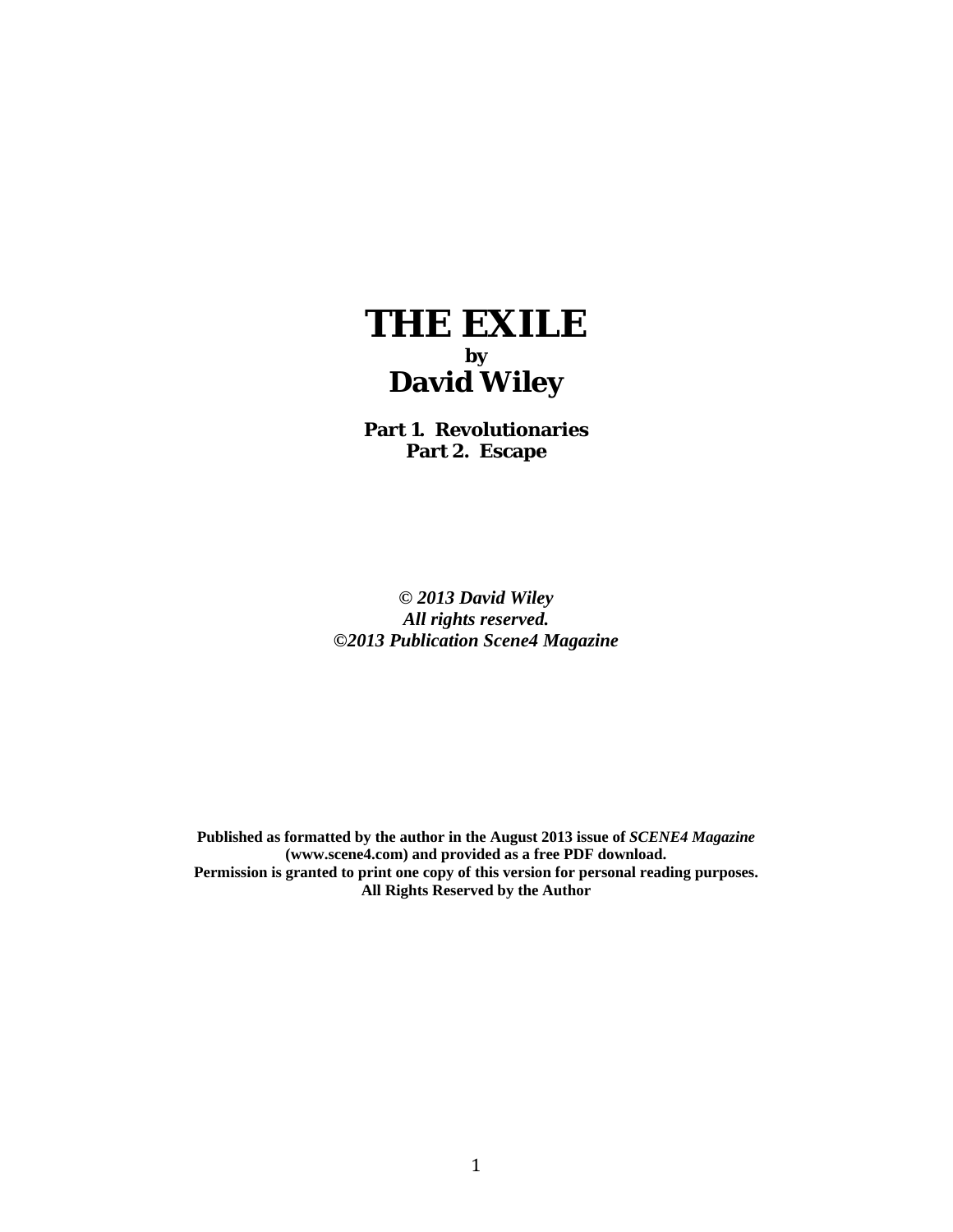©2013 David Wiley. **The Exile** is fully protected under the copyright laws of the United States of America and international copyright laws. All rights, including the rights of translation into foreign languages, adaptations in motion pictures, television, video, radio, various other electronic media, recitation, public reading, and any other adaptations and are strictly reserved. Performances of any kind require the payment of a royalty. You may display this book for your personal, non-commercial use. But you may not otherwise reproduce or distribute copies of this book or any part thereof in any form (including by email or other electronic means), without the prior written consent of the owner.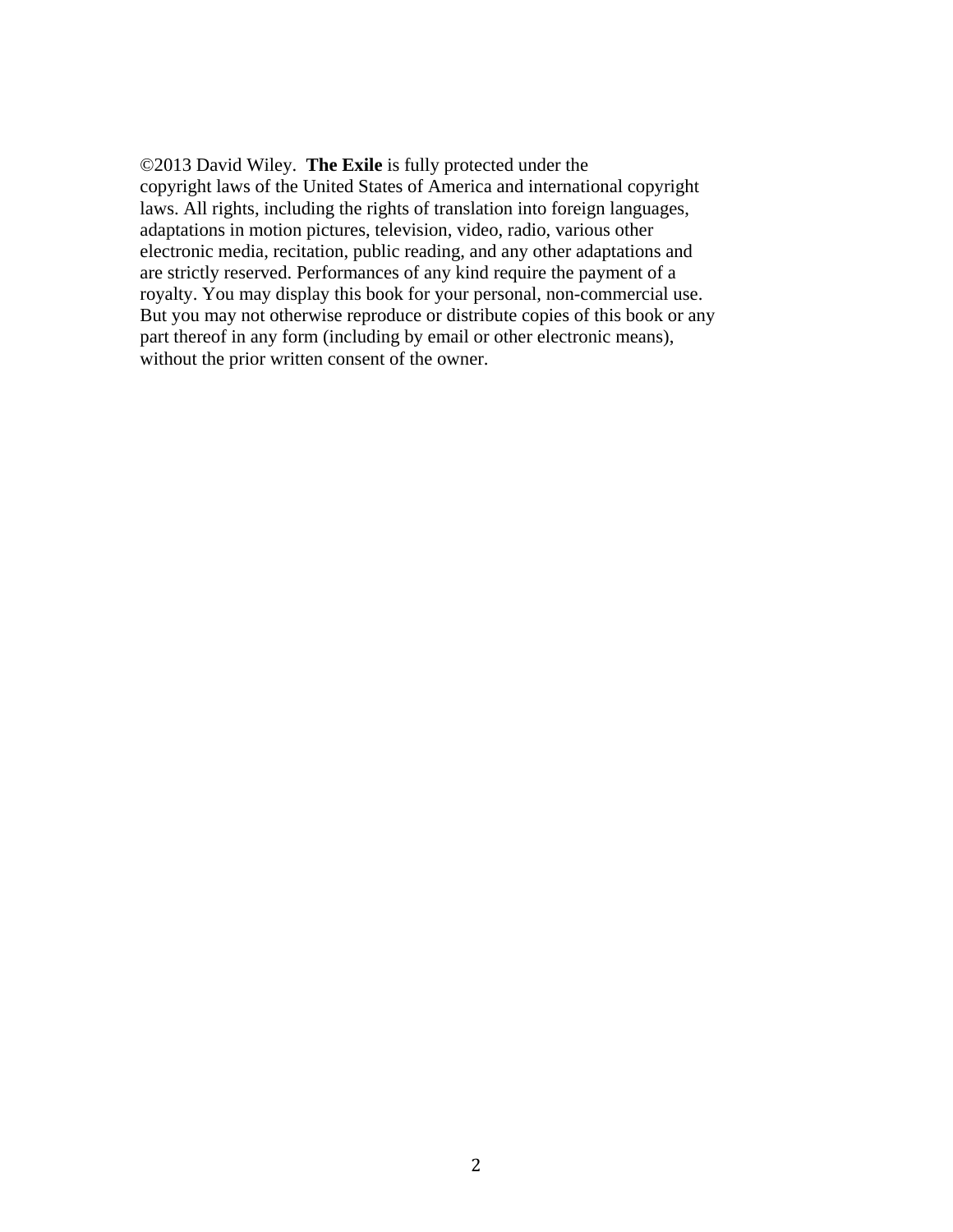## The Exile Part 1. Revolutionaries

 In the early 1960's when Haile Selassie was Emperor I found myself, somewhat by accident, teaching English in the town of Assella in Arrussi Province in Southern Ethiopia. I shared a house with one of the other teachers, Malya, an Indian who had come to Ethiopia more-or-less in the spirit of adventure, as had I. Our house was on the corner of an intersection of two dirt roads. We and our neighbors all lived in small fenced compounds lined with false banana trees. Even as full-time teachers Malya and I did not receive much pay, Ethiopia being a poor country; nevertheless, like all our neighbors, we were expected to have two servants, a houseboy and a guard, or sabanya, whose job was simply to stand by the compound gate all day with spear in hand. Even though we paid our servants next to nothing, which was the standard rate, I eventually learned that they too had servants at home. This was the way the economy worked. The poor teachers, bureaucrats, clergymen, functionaries and shop keepers paid much poorer servants who in turn paid even poorer servants. A trickle down system for a country without much opportunity. As for the students, they would either run to school every morning from their homes in the hills, and run back after classes, or else five or six of them would band together and share a hut in the town. Sometimes these makeshift dormitories had a servant too.

 One day, walking home from school in the afternoon, I encountered Tessema, our sebanya, bowing and gesturing in an agitated way. He escorted me through the gate where I in turn met Demissie, the houseboy, who was apologizing and glancing toward the front porch.

 There, sitting on one of the two chairs, was a man with the largest head I had ever seen. He was dressed in a dark blue suit, and beside him on the floor of the porch was a bright red and white TWA flight bag. As I approached he stood up and held out his hand.

"Hello. My name is Seyoum Sebat. I'm sorry if I upset your servants."

 He was an Ethiopian who spoke English with a slight British accent. After the introductions were completed I invited this extraordinary person into the house. I poured some beer for us, and we began to talk.

"I'm your neighbor," he said. "I live just across the street."

"How long have you lived there?" I asked.

"A year and a half," he replied mournfully.

 "I'm surprised I haven't seen you before," I told him, wondering indeed how I could have missed such a neighbor during the four months I had lived there.

 "That compound," he said, pointing in the direction of his house, "is my prison. I'm permitted to go for walks, but it's awkward. I'm not allowed to talk to students. There are other restrictions. So I spend my time reading and writing and thinking about my wife and son. It took some time to convince my guardian there could be no harm in visiting a neighbor." After I had expressed an interest in his story, I poured some more beer, and he began to tell his tale.

 Seyoum Sebat had a degree from the London School of Economics, and he had also studied in France and Italy. When he had returned to Addis Ababa after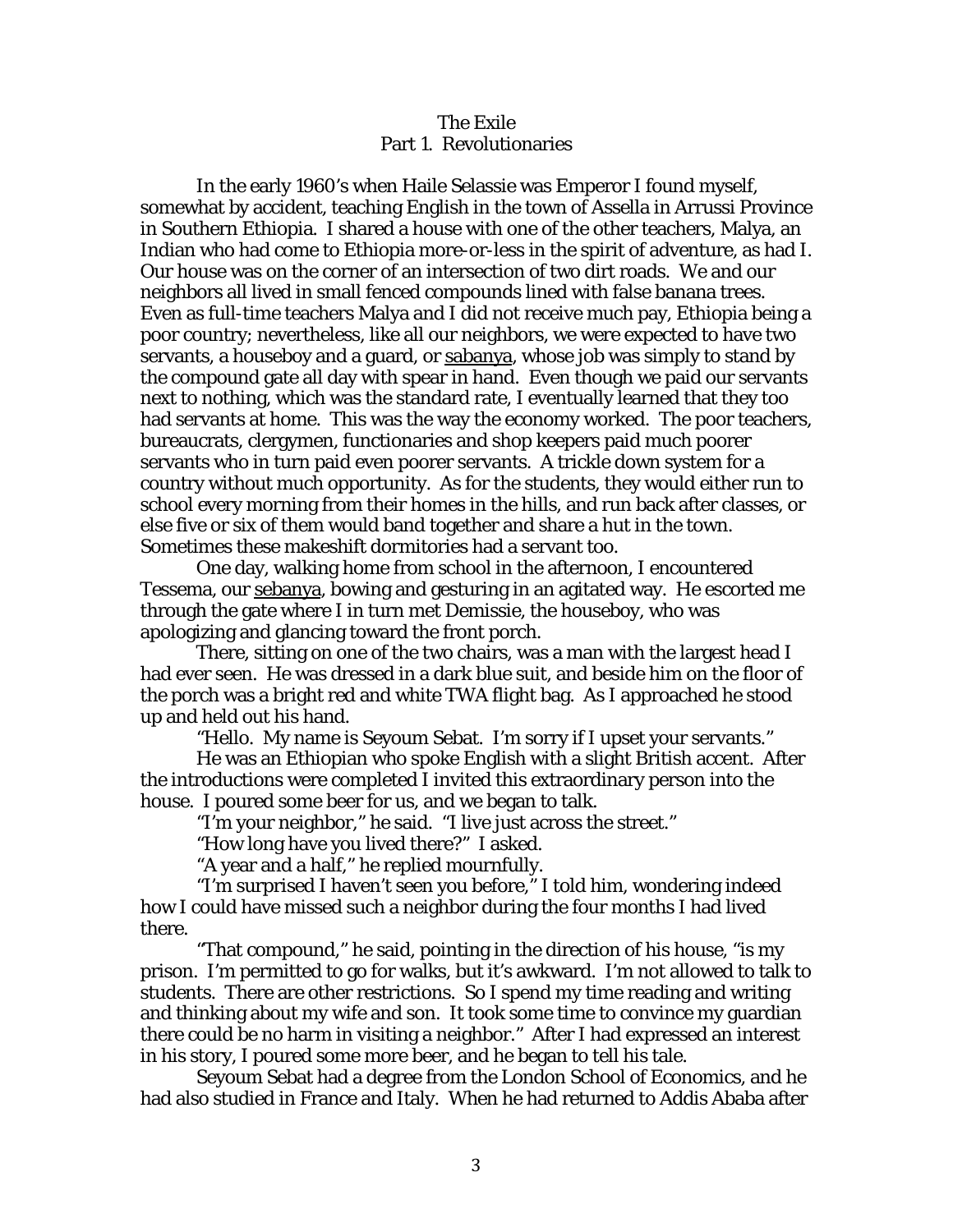completing his education he had become involved in the intellectual circles of the capital. From that moment on Seyoum had been watched. Rulers always feel a threat emanating from the intelligentsia, and they always have plenty of money to pay for eyes and ears. Seyoum eventually met Alem-Sihay, who became his wife, and not long after that a son, Mengistu, was born. When Mengistu was six months old there was an attempted coup d'etat while the Emperor was traveling in Brazil. It was a bloody affair, and it failed. Haile Selassie's army and loyal police rounded up the conspirators and others known to have associated with them, and many were executed. Seyoum was implicated in the plot, arrested, and would have been executed as well except for the fact that his father was a national hero. Mengistu Sebat had been the Abuna, or archbishop, of the Ethiopian Church at the time of the Italian invasion in 1935, and during the occupation that followed he had been the leader of the resistance, eventually dying a martyr's death shortly before the British came to liberate the country. So instead of shooting Seyoum, or keeping him in a palace dungeon, the Emperor had decided to exile him to a small town in a province of the Middle Kingdom where he wouldn't be able to make any trouble. The secret police had sent a man along with Seyoum to keep an eye on him, and this man, Bellehu, lived in a tukel in the compound and made periodic reports. "He's a victim too," said Seyoum, "and not a bad sort. We share a bottle of tej now and then."

 Seyoum and I talked for a while after he had finished the summary of his recent history. Certain things he had left out, like just what his role in the coup had been. It was a question I thought I had better reserve for a later conversation. When he prepared to go I told him I was happy he had come and that I looked forward to more talks.

 About an hour after Seyoum had left Malya came in. He had been up to the Swedish Mission again to carry on his romance with May Britt, the head nurse.

 "It's no use!" he declared. "It's never going to work. We like each other but there's no way to be alone. Mrs. Bergstrom keeps a sharp eye on us. She doesn't approve of May Britt and me anyway. What can I do? I can't bring her here. So we're just friends. I haven't even kissed her. We just sit under the tree and look at each other with desire. It's all impossible! She's not going to run away from the Mission and live with me in the forest. She's bound to that place."

 "Look, I'm sorry," I said. "This is my fault. I never should have introduced you to her. I misled you. I thought you would like each other, and I was right about that. But I knew that having an affair with May Britt would be impossible. That's why I didn't try for her myself."

 "Oh, it's not your fault," he replied. "I should have known it was hopeless." Malya relaxed for a moment and gazed at the wall. "One day, my friend, I will find a woman and we will practice the Kama Sutra." He smiled confidently.

 "We had a visitor," I told him. Then I recited the encounter with Seyoum Sebat.

 "Sounds like a very interesting fellow," Malya said. "We should invite him for dinner."

"Yes, we should."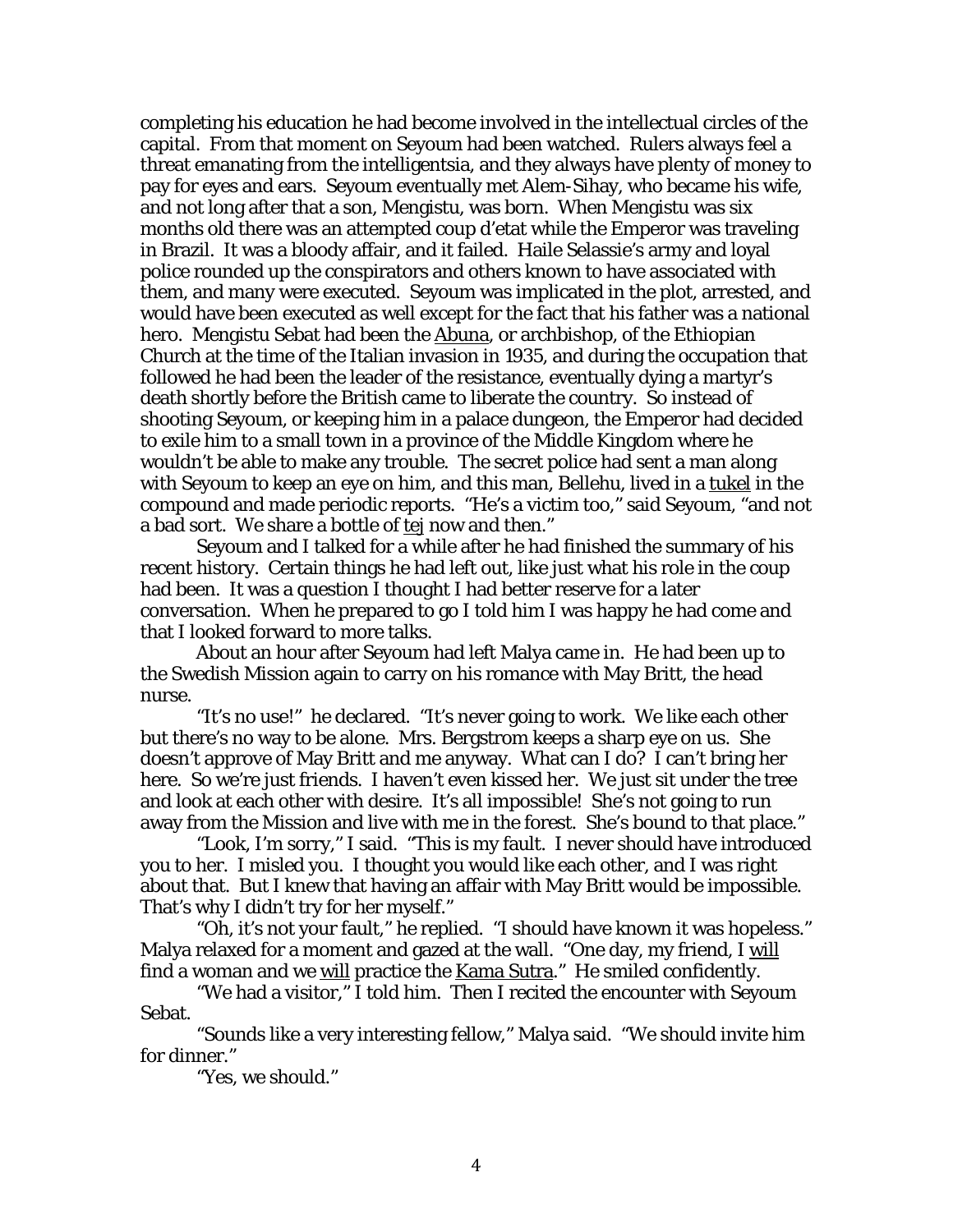It was only a few days later that I sent our houseboy across the street with a dinner invitation. A while later Demissie returned with a note: "All the world's a stage, even this little corner of Assella. I will be there at six. Thank you."

 It was the first of many dinners we had with Seyoum. We would always have injera and wat, or spaghetti, along with a bottle or two of tej, or some Italian beer. These little parties became something to look forward to. Seyoum was a great entertainer when the subject of Chaucer or Shakespeare came up. He would become quite animated while reciting long passages from The Canterbury Tales or Twelfth Night. Sometimes he would tell us tales of Ethiopian history and legend, stories about Rasselas and Prestor John, Frumentius, Sheba, Queen Candace, Tekla Haimanot, the mad emperor Teodoros, Menelik; and once he told us of his father's exploits during the occupation. He knew quite a bit about Rimbaud and his bizarre life in Ethiopia. Malya told stories of India and his trips to the Himalayas. I told stories about Mexico. Sometimes we discussed Camus and Sartre. Seyoum knew a little about the American beat writers, and expressed his opinion that the movement was a reaction to American acedia, a plague of spiritual sloth in our culture. We talked about the hyenas we could all hear whooping and cackling in the middle of the night. Seyoum related the story of the hyena man of Harrar, a kind of wizard who had cast a spell on the local hyenas. They would come to him in the moonlight and gather around like courtiers paying homage to their sovereign. Once Ras Daniel Abebe, governor of the province, was mentioned, and Seyoum told us that he knew Ras Daniel personally, that they had spent a little time together in Europe, and described him as an extravagant, pleasure-loving type who probably didn't want to make any changes. That was why Haile Selassie had appointed him governor of Arrussi Province. He would make a good pawn for the Emperor, perhaps even a rook or knight someday. Seyoum of course was now persona non grata as far as Ras Daniel was concerned.

 Our dinners were so pleasant I suggested inviting another person or two some evening when Seyoum was with us.

 "No! Please!" Seyoum objected. "I enjoy these occasions very much but I don't want to attract attention. I hope you won't speak to people about me, or these conversations. My position is difficult. Some of the same students who come to your gate also come to mine. They want to meet a real live revolutionary. But this can't do any good, even if I were allowed to talk to them. Especially if I were allowed to talk to them. As much as possible I have to be a hermit here. For the sake of my wife and son if not for my own." Seyoum covered his eyes and bobbed his head very slightly. "I've had no news of them for over a year. All I know is what Bellehu tells me after he reports by telephone to his superior, that they are both in good health. That's all the policeman in Addis Ababa will tell him."

 Malya, who had learned to ride my horse, Balamaras, often borrowed him to go up to the Mission. One afternoon not long after they had left, Seyoum came across the road to speak with me. He had his flight bag with him, and when we got inside he pulled out several letters addressed to Alem-Sihay Sebat.

 "It would be a great favor to me if you could try to deliver these to my wife while you're in Addis Ababa. I'm not sure if she's still living in our old apartment,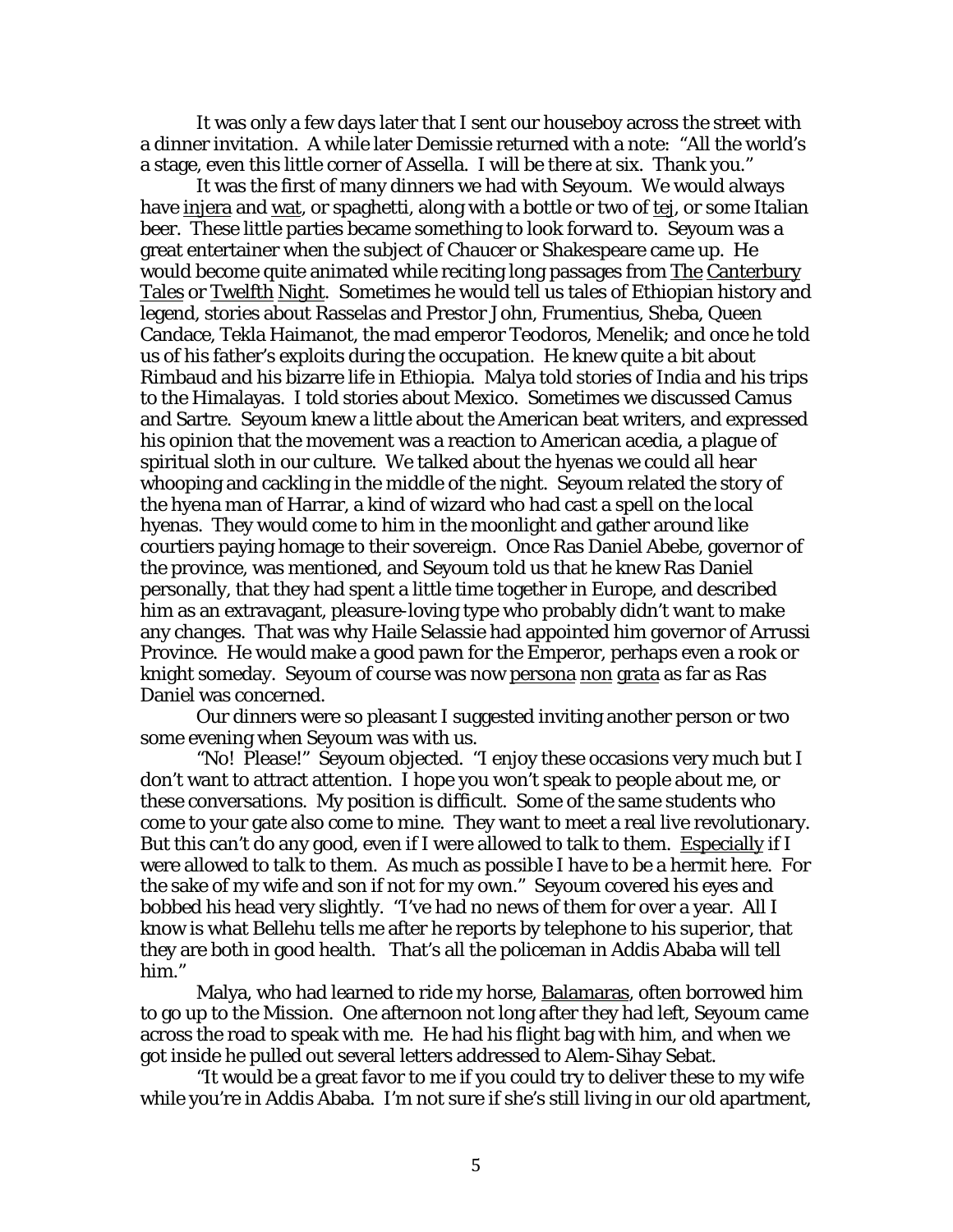but it's not far from the Guenet Hotel where you said you'd be staying, and I. . ." At this point I held up my hand.

"It's okay!" I said. "I'll be glad to do it. I'd love to meet Alem-Sihay and Mengistu." I hesitated. "Are you not allowed to send her letters?"

 "I am not allowed near the post office or the telephone office," Seyoum answered, smiling grimly. "These letters need to be put into her hands." He laughed lightly. "Don't worry. There's nothing here to get you into trouble." He thanked me profusely and started back to his compound. He was working on the translation of a text written in ge'ez, the ancient and mysterious language of the country, understood only by scholars and clerics.

 During the three months I had known him I had become very fond of Seyoum. He loved life, laughter and literature. He had a good heart, and he was worldly in the best sense: he saw life whole, and he knew how to practice the ancient Chinese art of discrimination. Neither Malya nor I had questioned him seriously regarding his role in the bloody coup. He was, I thought, one of many educated Africans who saw the injustices and suffering in his country and wanted to change things. In Africa changes are seldom peaceful or orderly. I didn't believe in the messianic zeal of the communists, or those who opposed them. I had no desire to belong to a political group or subgroup. I believed that liberty is to faction as air is to fire. I was an anarchist, essentially. Yet I understood Seyoum's point of view. Ethiopia still had a feudal system, and it was no doubt time for reforms. Dr. Bergstrom, head of the Swedish Mission, had a reliable source in the government who had told him that the Emperor was hoarding billions of dollars in Swiss banks; but when people in the provinces, the same people who kissed the ground when his Rolls Royce passed by, began to starve, Haile Selassie would leave their fate to the inadequate efforts of the relief agencies.

 We had not really talked about revolution. I thought of myself as a revolutionary of some sort, a revolutionary of the consciousness perhaps, but not someone prepared to do violence. The image of Seyoum with a gun in his hand disturbed me. It seemed more likely that he was not one of those doing the shooting. Someday I wanted to hear the truth.

 It was a five day school holiday and I had made plans to go to Addis Ababa on the bus that stopped in Assella twice a month. Soon after arriving in the capital I went to the U.S. Embassy to see the family friend who worked there, the same man who had helped me get my teaching job. He handed me a letter from the U.S., several pages of writing from my father, and a check. He was concerned about me and wondered if I might not want to come home. The check was enough for plane fare. It was also enough, perhaps, to buy a used Land Rover. I had been thinking about the advantages of having a vehicle. It would enable me, during the longer school holidays, to travel to some of the fabled places I wanted to see.

 "Do you know anyone with a used Land Rover for sale?" I asked the family friend. He thought for a while, then said he knew someone who might be able to help. He would do some checking and let me know at dinner the next evening.

 When it got to be late afternoon I decided it was time to see if I could find Alem-Sihay's apartment. As I walked in that direction I silently recited a kind of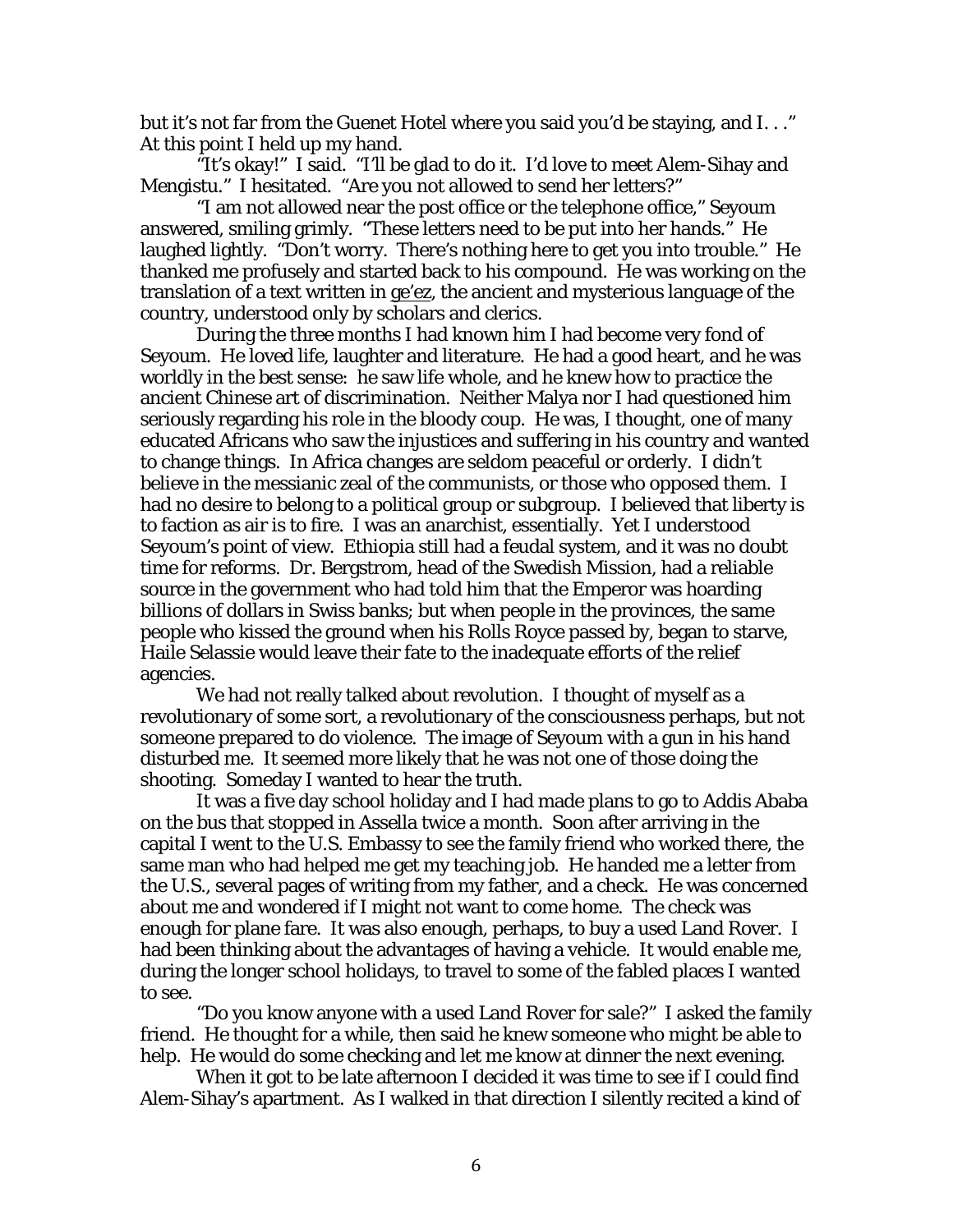secular prayer on Seyoum's behalf, a simple prayer that his wife and boy would be there, and that they would be well. When I arrived at the address printed on the envelopes I knocked on the door, and fairly soon I heard a woman's voice on the other side asking a question in Amharic. I knew that Seyoum's wife spoke excellent English, so I answered that I was a teacher in Assella, an American teacher. Quickly the door opened and I was greeted by a young woman with fine, delicate, Amhara features. There was an abundance of joie-de-vivre in her expression, along with the melancholy produced by her situation. She was flushed and nervous owing to my unexpected appearance and the prospect of hearing news about her husband.

"Is he all right?" she asked immediately, with a good deal of emotion.

 "He misses you and Mengistu very much," I replied, "but he's in good health, and fairly good spirits, considering." Then I reached into my shoulder bag and handed her the letters. She received them ardently but carefully, as though they were rare manuscripts.

 "It is so good of you to bring these," she said. "You can't imagine how much it means to me."

 The little boy, Mengistu, appeared, and after staring at me for a minute said in a strong voice for someone not yet three, "Tenastilyn" (hello).

 I told Alem-Sihay about our dinners and talks, and how much I liked her husband. I asked her if she could tell me what had happened to them after the coup.

 "Oh, it was terrible! The story of the coup is very complicated. But when it was all over the army and police arrested everyone suspected of being involved. Women and children even. It was vicious! Many friends of ours died. Seyoum has no doubt told you how he escaped with his life. I was arrested too, with a baby in my arms. We were in a palace dungeon for two weeks before they released me. Seyoum was kept there for months while the Emperor decided what to do with him." She stopped speaking, and a tear ran down her cheek. "I'm glad he has a friend like you in Assella. The isolation must be awful for him. He's very gregarious, you know. What about the man who guards him? What is he like?"

"Bellehu. Seyoum says he's not a bad fellow, a victim too in a way."

"Sometimes I think everybody in this country is a victim."

 Eventually Alem-Sihay asked me how long I would be in Addis Ababa and if I would please come back again before I left. I told her I would return the next day at the same time. Before leaving I asked her if she thought she might ever be allowed to visit Seyoum.

 "I write letters to dignitaries in the palace and the ministries, but they act as if they expect me to forget he exists. I have done nothing to arouse suspicion. I avoid contact with old friends. I have a part time job at a travel agency. And I take care of Mengistu. And I pray constantly that Seyoum will be set free. But the Emperor is very paranoid and unpredictable. Everyone who has caught his attention lives in fear. In any case, it's all in his hands."

 "Seyoum told me that his father had saved his life from the grave. Let's hope the ghost of Abuna Sebat continues to do his work."

 On the way back to the hotel I began to think about what I could do to help Seyoum and Alem-Sihay. Then I asked myself if I really wanted to help them.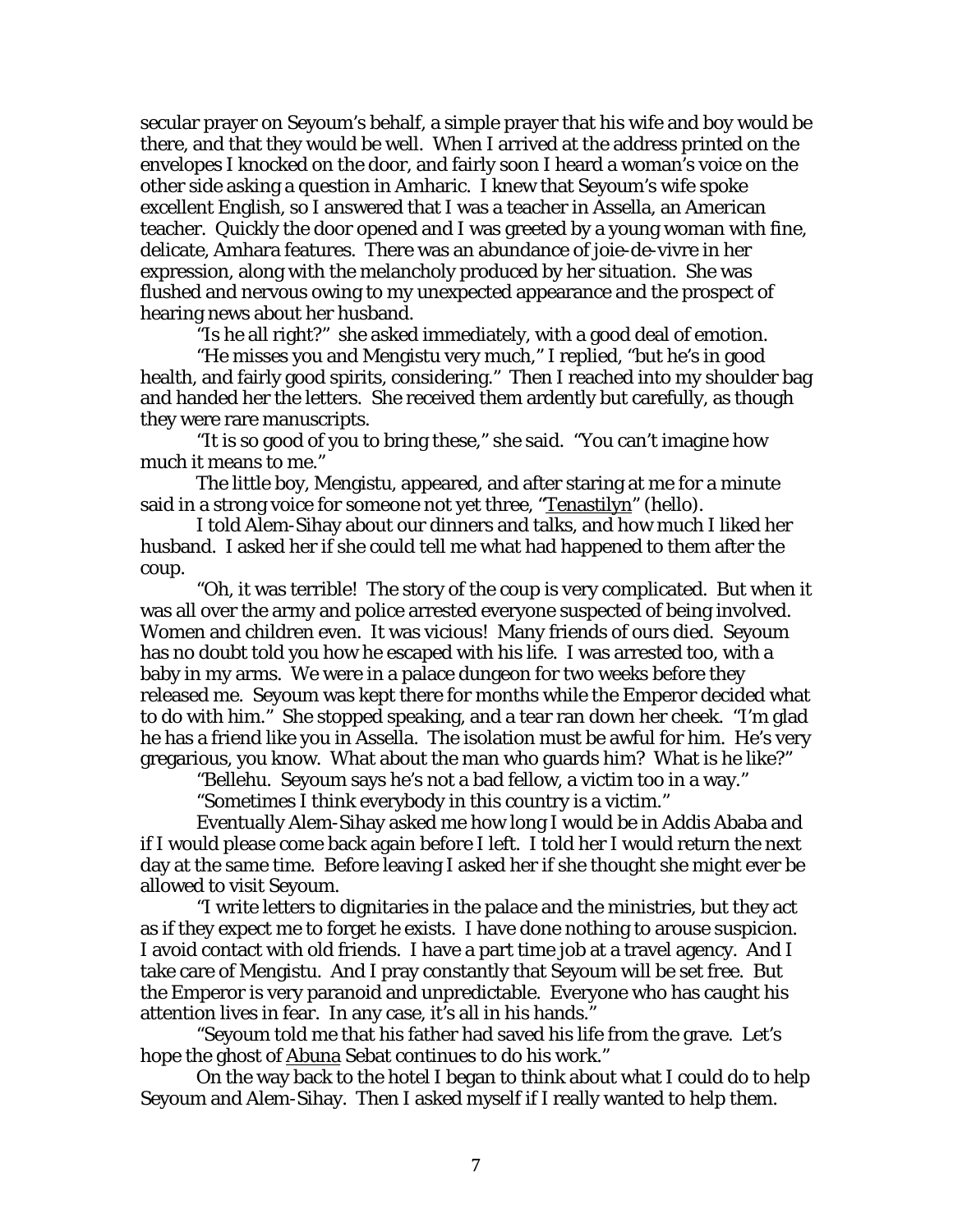The answer was yes. Next evening at dinner my friend from the embassy informed me there was an old Land Rover I could have cheap, one that belonged to the embassy. It had been retired but was still in fairly good running condition. I told him I would like to look at it the next day, if possible. Before the dinner was over I asked him if he could do one more favor for me. I told him about Seyoum, Alem-Sihay and Mengistu, and asked if he could make some inquiries. He seemed intrigued with the story and said he would talk to an Ethiopian friend in the government.

 The next day I did buy the Land Rover, whose former driver assured me was mechanically sound, just beat up a little. When I went back to visit Alem-Sihay I told her about my new acquisition.

 "Not many teachers own cars here," she said. "You are coming up in the world."

 "It should be very handy. . . . for lots of things. Now maybe I can go to Axum and Lalaibela. Certainly I can come to Addis more often." Then I asked her if she had anything she'd like me to take back to Assella for Seyoum.

 "Oh, would you? That would be very good of you." She found a bag and began to fill it: a couple of books, some cheese and pepperoni, a photo of Mengistu and her, and finally a stack of folded papers. "All the letters I wrote and couldn't mail," she explained. As I started to leave she looked at me and smiled. "You're a wonderful friend," she said warmly. "Thank you."

 So began a series of trips between Assella and Addis Ababa. I would take letters from Seyoum to Alem-Sihay and she would give me things to take back to him. It was all done as secretively as possible. On my fourth trip to Alem-Sihay's apartment there were two visitors who had arrived ahead of me, an English couple introduced as Owen and Evelyn Harrison, who were also friends of Seyoum. For many years the Harrisons had taught in one of the big schools in Addis Ababa, and during that time had become part of Seyoum and Alem-Sihay's circle of friends. They had been very helpful in the days following the coup, and their punishment for this had been reassignment to a school in Sidamo Province.

 "They're aware of our associations and our sympathies," Owen Harrison said, "but they leave us alone because we don't discuss these matters with our students, who are restless and want more freedom to express their views. Of course no one dares go far in that direction."

 On my next trip to Addis Ababa I had dinner again with my friend from the embassy, before visiting Alem-Sihay. He had spoken with his Ethiopian confidant in the palace, and the gist of things was that Seyoum Sebat should be forgotten. He was not supposed to have contact with anybody, and in fact there was rumor he might be rearrested. The people who sniffed around had uncovered some new conspiracy and they were cracking down. These words sent a chill through me, and I despaired of telling this news to Alem-Sihay.

 The next evening when I went to see her and take the latest communiqués from Seyoum I could see as soon as she opened the door that she was troubled. She had heard stories of people she knew being detained, and the likelihood of more arrests. We had some tea and I tried to comfort her as best I could. She was a strong woman, but now, in the shadow of these events, Alem-Sihay appeared fragile and vulnerable. It was not the first time I had wanted to put my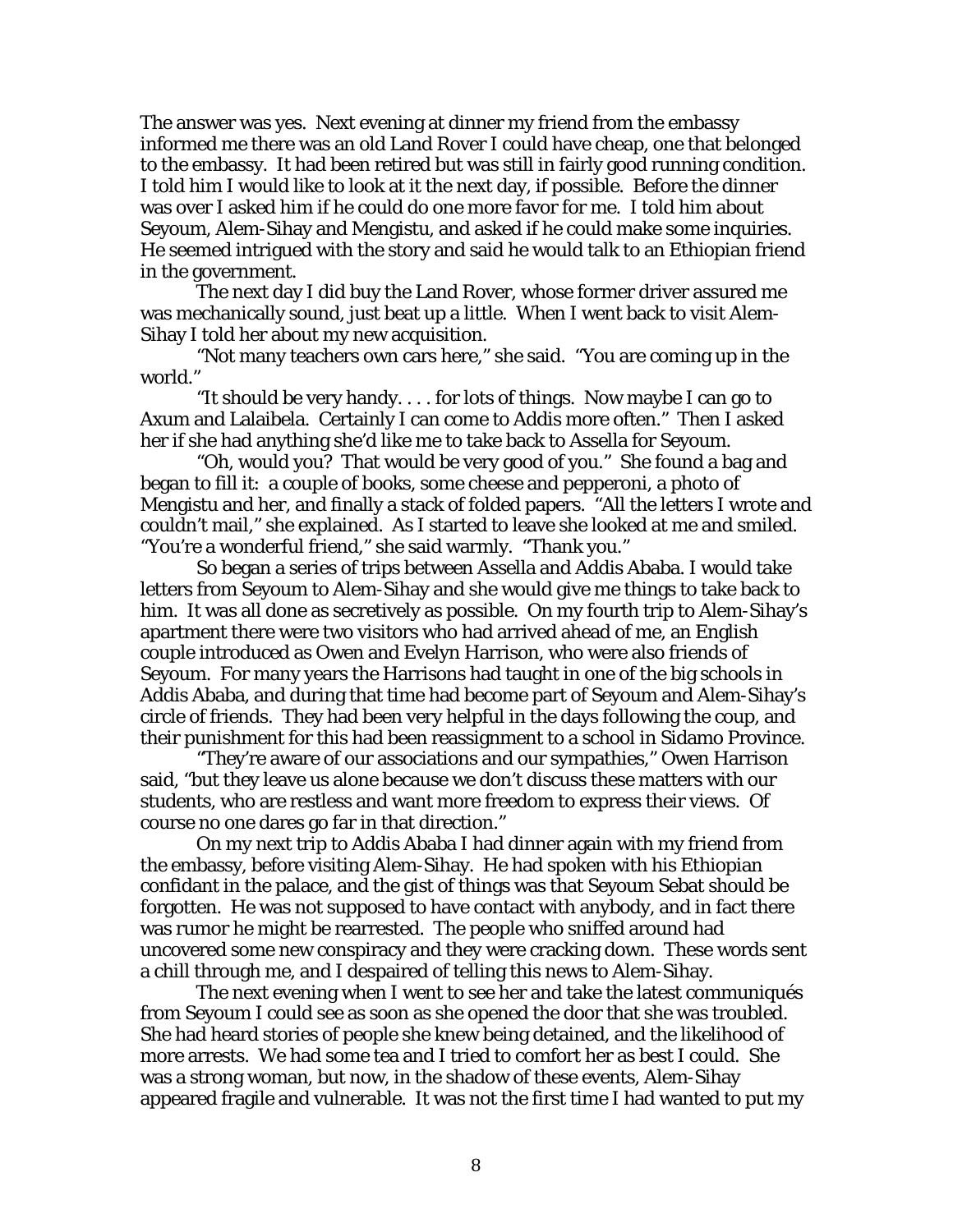arms around her. I realized full well, however, that any feelings I might have developed for her must be suppressed. We both understood that our relationship was about Seyoum, and that it had to remain that way. Even so, what I had begun to feel for Alem-Sihay served to reinforce what I now considered my commitment to her and her boy, and her husband. Once again a bag was filled with items for Seyoum, fruit, cheese, a book, a shirt, a crayon drawing Mengistu had done, and a thick sealed envelope.

 As I drove back to Assella the next morning I looked at the men and women walking alongside the road carrying great bundles of firewood or charcoal, or huge jars of water, and I knew they had carried these loads many miles and would have to carry them many more miles. I reflected on the difference between the palace where the Emperor lived and issued his commands while he fed raw legs of lamb to his lions and cheetahs, an alien world, a kingdom in the clouds, and this world in front of me, a world in which millions fought to survive and not much else. I considered how reasonable it was that someone like Seyoum should want to help improve the lives of these people.

 It was painful having to tell Seyoum about the arrests in the capital and the rumors that he too might be arrested again. He accepted the news stoically, but he was plainly worried about his wife and son.

 "They will do to me whatever they want. They know I've had no contact with any of the people they consider conspirators. Even so, if they arrest me they will threaten Alem-Sihay if I don't give them answers to their questions. But what answers can I give them? I don't know anything anymore. And if I did of course I wouldn't tell them." Seyoum looked at me with a solemnity I had not seen before. "Maybe you should stop these visits to Alem. They might be watching."

 "She doesn't think they are," I answered. Whatever was happening I didn't want to end the visits. And in fact I wanted to do more for them than play the courier. A vague plan had begun to form in my mind, a plan I was not yet prepared to discuss with Seyoum.

 During the next two weeks, I spent a considerable amount of time dwelling on the possibility of spiriting the Sebat family out of Ethiopia and into Kenya. Alem-Sihay had told me that they had friends in Nairobi, Ethiopians who had escaped in the days just after the coup. What if I could drive the three of them to the Kenya border, someplace off the beaten track, where they could meet their friends? Was the idea crazy? Was it something I really wanted to do? There were many problems to overcome. And what would Seyoum and Alem-Sihay think of it? Of course I couldn't mention anything to them until I had absolutely made up my mind to do it.

 When I did finally make up my mind to do it I realized that Malya would have to know all, that he would in fact have to play a small role in the affair. So one evening after sending Demissie home, which is what we always did when Seyoum came for dinner, I told Malya about my plans. He listened with a look of disbelief.

 "You will be asking for trouble, my friend," he answered after I had finished. "But there would be much good karma in it. What would I have to do?"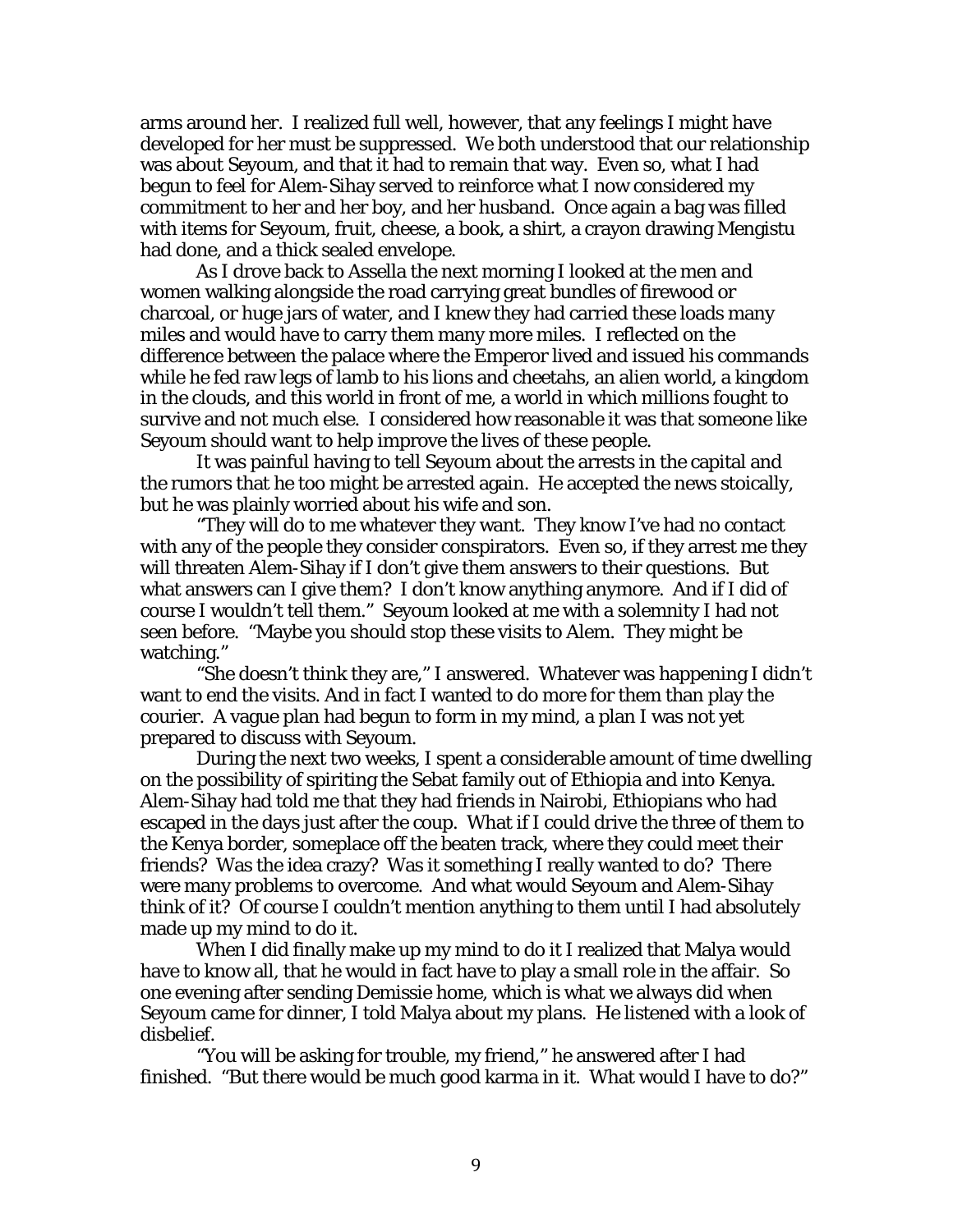"Not much. Sometime after the long vacation begins you and I can drive to Addis together in the Land Rover. I'll give Demissie and Tessema a vacation bonus and tell them not to come back for two weeks. When we leave we'll lock the gate, so there'll be no reason for anyone to come to the house. When we get to Addis you can go your own way. After I get some supplies and do whatever else needs to be done, one night Alem-Sihay and her son will drive with me back to Assella so that we arrive here about one AM. I'll drive the Land Rover into the compound and close the gate, but I won't lock it. About two AM Seyoum will come, we'll all get into the vehicle and start for Kenya. All you have to do is stay away from Assella until after we've left, preferably several days. That way, if you are asked you can say truthfully that you were in the capital when Seyoum disappeared. You can tell them that I had given you a ride to the city and I was going on to Axum and Gondar, and then maybe do some camping along the Rift Valley lakes. When I come back two weeks later that's what I'll tell them." This was the outline of my plan, which of course needed a lot of refinement.

 "What will you do when you get to the Kenya border?" asked Malya, who had worn an expression of puzzlement during my recitation. "Will there be people waiting? You won't be able to cross except out in the bush somewhere."

 "Yes, I know. There are lots of details to work out." I was beginning to list those details, and they were adding up to a large assortment of big and small problems.

"What about gas?" Malya inquired.

"I'm going to get ten five gallon jerry cans."

 "What about Balambaras?" Malya had begun to make his own list of the little details.

 "Well, I thought you could leave him at the Mission until you come back. Elias would take care of him, don't you think?"

 As we went over these matters Malya became more interested, more intellectually involved. At this point it was still only talk. I thought about the Ethiopian revolutionaries and how they must have started their conspiracy that ended with the coup. The thought occurred to me that my plot might end up like theirs. And Seyoum and his wife and son would be the ones to suffer.

 A few evenings later Seyoum came for dinner, and I delivered the proposition to him, begging him to listen to my plan before saying anything. I described it to him, much as I had done for Malya, with some additional things that had occurred to me. At the end of it I posed the two questions that bothered me most. "How can we get help from your friends in Nairobi? Is there any way? And also, can you get out of your house that night without arousing Bellehu?"

 Malya and I both watched Seyoum as he sat there quietly, the wheels turning in his enormous head. After a considerable period of rumination he spoke.

 "I know better than most how easily things can go wrong with a plot." He stared at me, searching into my eyes. "Do you really want to do this? It could be dangerous."

 "I've given it a lot of thought," I replied, "and yes I want to do it. If we do it right you'll be together in Kenya and they will only have their suspicions of my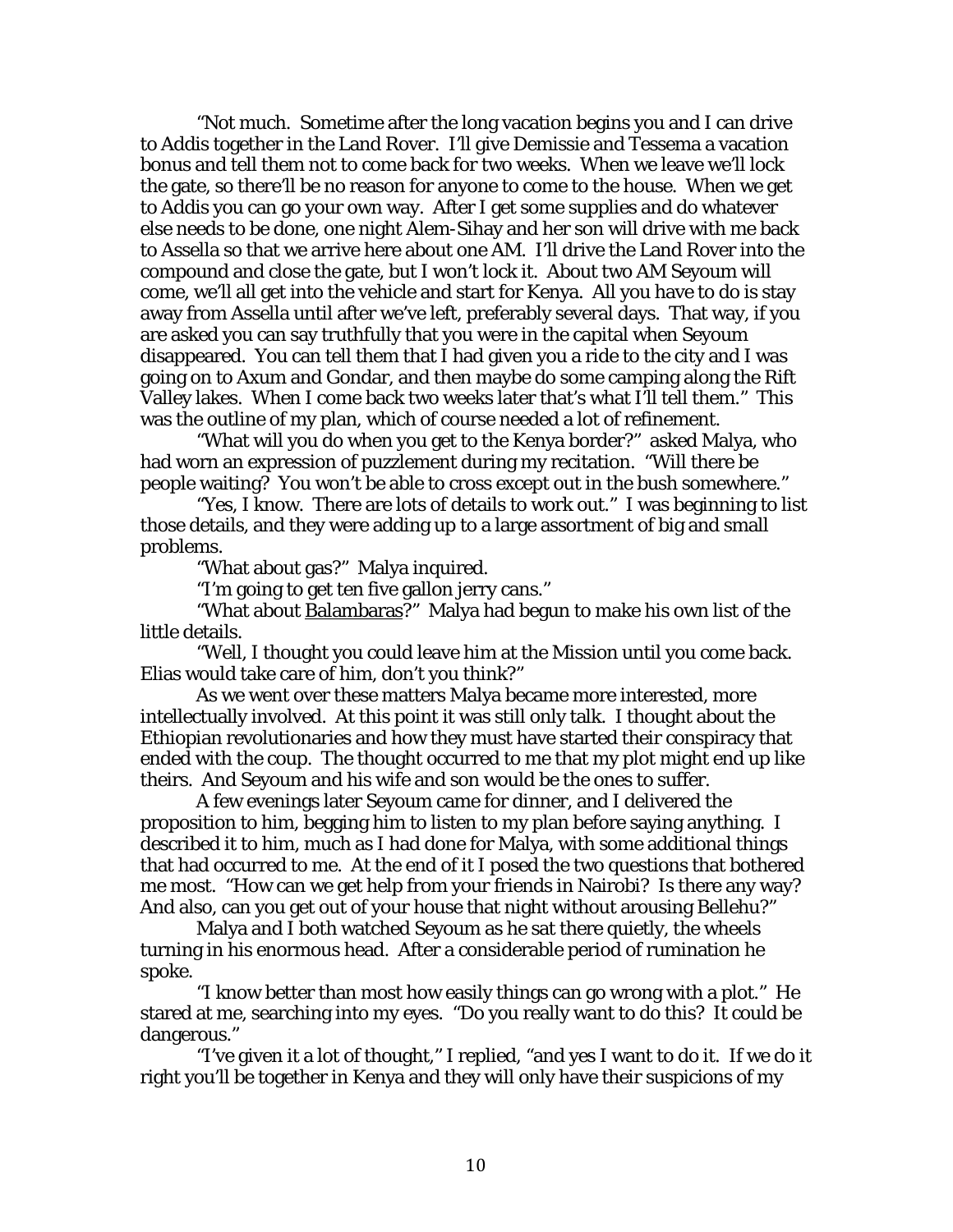involvement, no real evidence. The main question is can we get help from your friends in Nairobi?"

 We talked about Alem-Sihay and how she would react. I thought she would not balk at the opportunity to be reunited with her husband and free of the threat that hung over them. Seyoum confirmed my opinion.

 "Judging by her recent letters," he said, "I have no doubt that she would be willing to make the attempt. She wants Mengistu to have a father."

 We talked until ten o'clock, Seyoum's "curfew" time, discussing how to coordinate the acts and scenes of the upcoming drama. It would have to take place after school was closed for the long vacation. It should be done on a Saturday night, preferably during the major holiday coming up at about the right time. It would be the dry season, making it possible to drive on the primitive roads and vehicle tracks. Seyoum would get a bottle of arak in the market and invite Bellehu to have a few drinks. He'd make sure that Bellehu slept soundly. The servants were never there at night, so it would be easy to slip away unnoticed. When Seyoum was discovered missing Sunday the telephone office would be closed and Bellehu would have to find Ato Gudemsa, the man who ran it, and convince him to open the place up. Being Sunday and a holiday, Bellehu's superior in Addis Ababa might not be available. It could be quite some time before the authorities were alerted. And then what would they do? First they would check on Alem-Sihay and find her not at home. But she could be visiting friends or relatives for the holiday. All in all, we figured it would take a day or more for them to organize anything like a search. They might post police on the main roads near the Kenya border, and that was where we would have to be cautious. I had purchased a very good map of Ethiopia, showing all the roads and tracks, and we studied it carefully. When it was time for Seyoum to leave the three of us shook hands with the serious heartiness of conspirators. Then suddenly Seyoum wrapped his arms around me and said, almost tearfully, "You have given me the greatest gift of all – real hope."

 After that night I was somehow a different person. Knowing that I was involved in a plot, and that it was actually going to happen, made me giddy and somehow more alive, a sensation likely shared by people preparing to go into battle. At such moments it is natural to imagine the best possible scenarios for ourselves, and I was envisioning a smooth, if roundabout, trip to Kenya and back, with all going according to plan. I knew, of course, that the reality of it would likely be something else. I was conducting a jail break, and it had to be done without leaving any traces.

## Part 2. Escape

 In 1963 Kenya was about to receive its independence from the UK, and the word uhuru was frequently on the lips of its people. I realized that Seyoum and Alem-Sihay would be giving up much to live there. They would both be exiles. However, like the people of Kenya, they would be free to create their own future. If I could just get them there.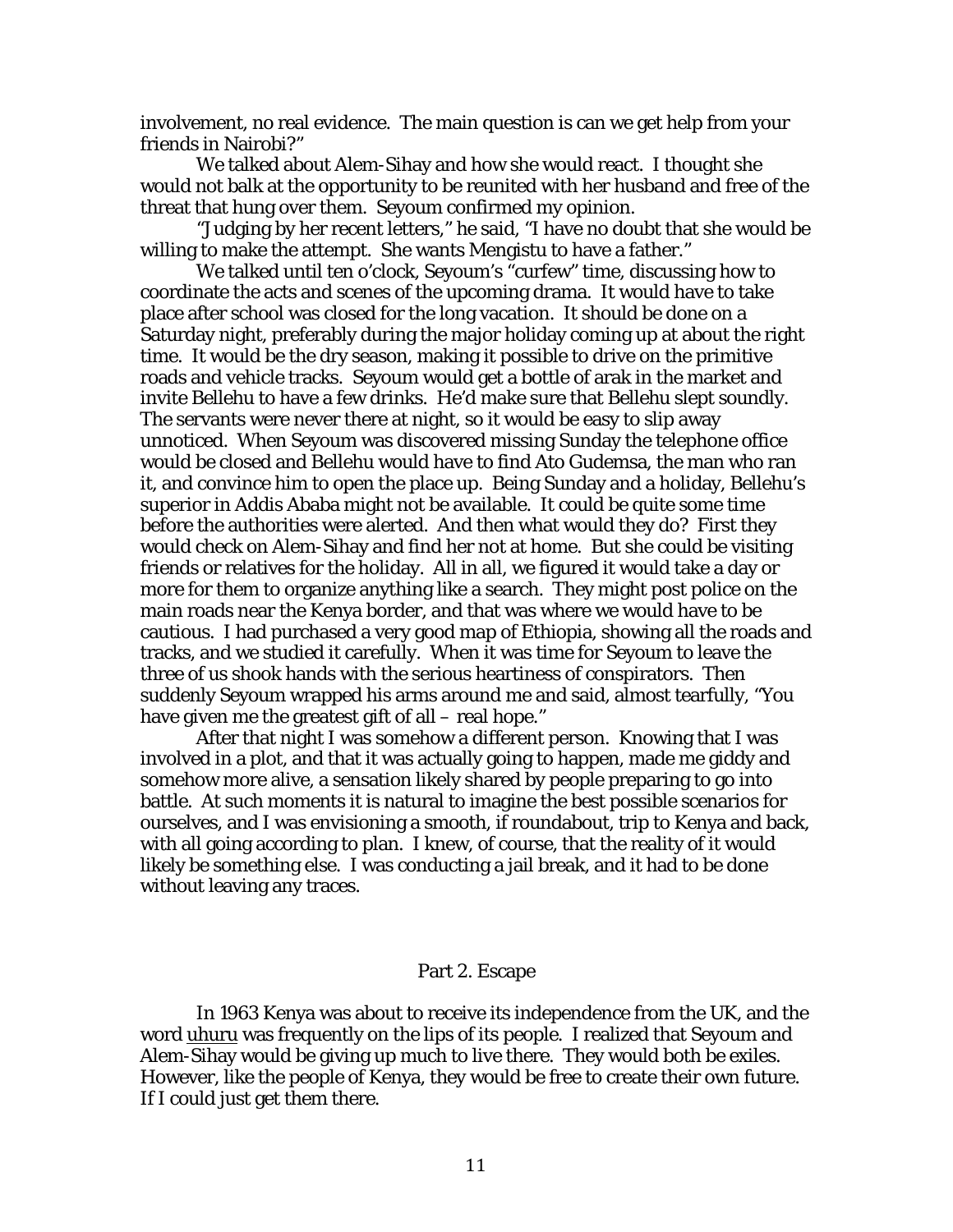My giddiness had been replaced by a resoluteness tempered with uncertainty. It was all a matter of good planning, I kept telling myself. In any case, once we have decided on a course of action we are no longer free. Most of my conscious hours, and some of my unconscious ones as well, were consumed with thoughts of our escapade. One of the things I understood very well was that the Land Rover had to be in the best possible condition. Accordingly, on the next long weekend I drove to Addis Ababa and left my vehicle with the Italian mechanic I had been to once before, telling him I was planning a long drive to Gondar and Axum and needed to have the Land Rover in tip-top shape. I also asked him to find me twelve jerry cans. This adventure was going to cost more than I could afford, and I wondered wryly if my teaching job would still be there when it was all over.

 During the drive from Assella I had been considering what Alem-Sihay's response would be to the plans we were making. When she greeted me I immediately handed her a letter from Seyoum and suggested she read it before we talked. As she ran her eyes down the pages I could see her expression change from alarm to curiosity to hope. After finishing the letter she looked up at me shaking her head.

"You cannot take this risk for us," she said.

 "Don't worry," I answered. "If they catch me I have a U.S. passport, and anyway what's wrong with going on safari with a couple of friends?"

Alem-Sihay tried to laugh. "You always see the bright side, don't you?"

 "I see no reason why it shouldn't turn out that way. You'll be together and you'll be free. And I will have had a very exhilarating experience." I gave her some time to think but I knew she saw our scheme as an avenue to happiness. "Essentially," I continued, "it's just an exercise in planning. But we have to have help from Kenya. I was wondering if the Harrisons might be willing to do something?"

 Alem-Sihay said she thought the Harrisons were coming to Addis Ababa the next weekend. They had been in Kenya the summer before, and she thought they were planning to go back. We decided to wait until we had spoken with them before making any further decisions. As I was leaving I asked Alem-Sihay if she thought it was possible she was being watched.

 "I have a good eye for such things," she replied, "and I don't believe anyone is watching me. Not yet." Then she reached out and cupped my face in her hands and kissed me on the forehead. "I don't know what to say to you," she whispered.

 When I went back to pick up my vehicle the mechanic assured me he had tuned it up, replaced filters and brake shoes, checked out the winch, etcetera, and it was ready for travel. He had also obtained the twelve jerry cans. The next weekend I made a quick trip back to the capital to meet with the Harrisons at Alem-Sihay's apartment. They were enthusiastic about the plan and wanted to help any way they could. They had intended, in any case, to fly to Nairobi after school was out. They would meet with the Ethiopians and together they would figure out a way to rendezvous with us at the border. We examined my large map and I showed them a place where a vehicle track came close to the border. The map indicated an intermittent river, which would be dry, crossing the border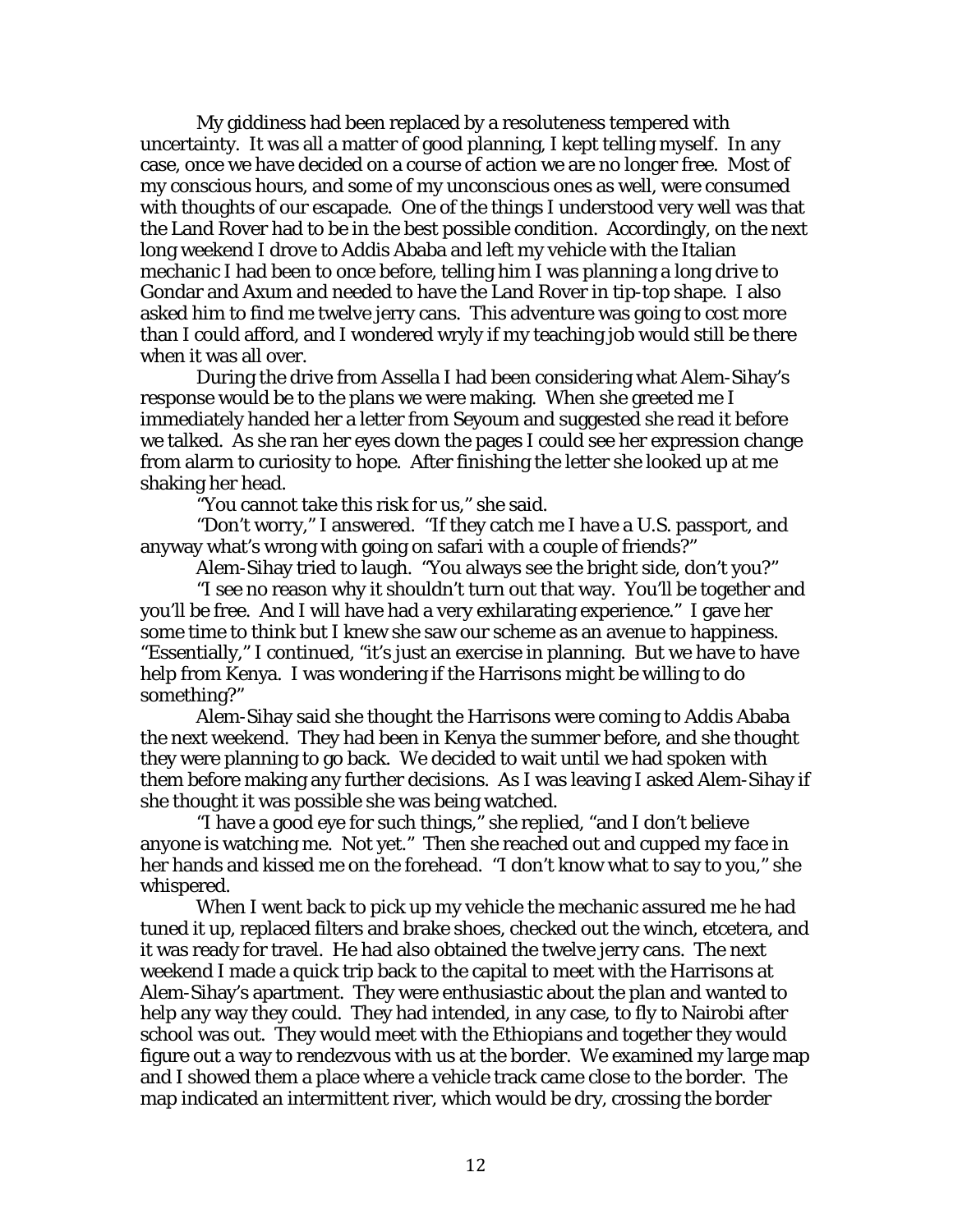from the vehicle track in Ethiopia to an undeveloped road on the Kenya side, near a village called Malka Meri. It looked to be about a ten mile walk, unless we could drive on the riverbed. There were lots of unknowns about this place, of course. There are many things maps don't reveal. Maybe once in Kenya Owen and Evelyn could find out more about it, or if there was a better place to cross. Another problem was communicating. There were no phone numbers for the Ethiopians in Nairobi. It was decided that I could go to the telephone office here in Addis Ababa at a certain time on a certain day and tell them I was expecting a call on the hour, a common enough practice. The location of the rendezvous would be confirmed over the phone. There was also the question of the second vehicle. Would the Ethiopians have a car? Owen didn't know, but he said they would rent a Land Rover as soon as they got to Nairobi. We discussed things until most of our questions had been resolved in some way. Before returning to Assella I stopped at the big market and bought two spears, because I couldn't afford a gun. There was no telling what we might encounter on that long walk across the border. It would be isolated bush country, full of wild animals. This was one of those little details.

Soon the school year came to an end. My 11<sup>th</sup> grade students, some of whom were budding revolutionaries, all graduated to 12th grade. Some had hopes of going on to the university in Addis Ababa. Malya had taken Balambaras up to the Mission and returned on foot and in a state of euphoria.

 "May has got her leave! She and I can go with you to Addis." Visions of nights of love and laughter were clearly dancing merrily around in his head.

 "Good," I said. "I'm glad things are working out for you two, and I know you'll make the most of your time together. Just remember, she can't know anything about what we're doing."

 We had already decided on the Saturday of the upcoming major holiday. I had purchased a bottle of arak for Seyoum to share with Bellehu that night. Seyoum had brought two books to the house, very old Ge'ez illuminated manuscripts bound in leather. He was prepared to travel light but he didn't want to leave without these rare books his father had given him. These I kept hidden so Demissie wouldn't see them and start asking himself questions. I was making jerky and gathering food and water. We were to leave on Wednesday for Addis Ababa. On Friday I would talk with Owen Harrison in Nairobi, and then, if all was well on the Kenya end, we would be off the next day.

 On the day before we were to leave for Addis Ababa I gave Demissie and Tessema a little extra money and suggested they spend some time with their families, and come back in two weeks. They bowed and left, grateful for the money and the time off. That evening we had our last dinner with Seyoum, a strangely solemn affair, although we spoke optimistically of Kenya. Seyoum and Alem-Sihay were young and well educated. They would be all right.

 "I would live with Alem and Mensistu at the North Pole if it had to be that way," said Seyoum.

 Knowing they would not see each other again, Malya and Seyoum embraced, and Malya wished him happiness. After Seyoum had left Malya remarked that things would be pretty dull around here without him.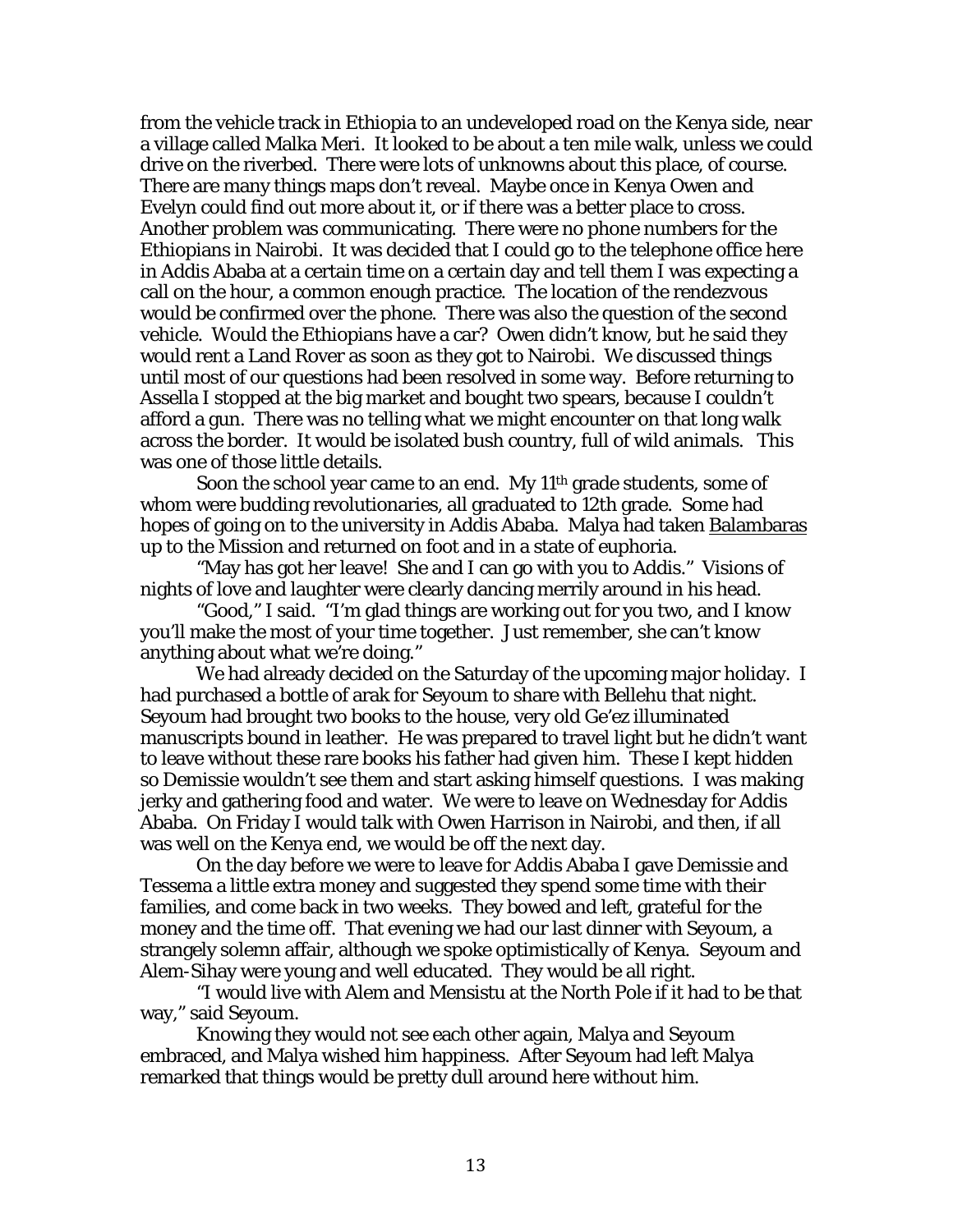"Oh?" I said. "You don't think we can find ourselves another exile hiding out in the neighborhood?"

 The next morning our adventure began in earnest. When I drove to the Swedish Mission to pick up May Britt the mistress of the Mission, Marta Bergstrom, was there to see us off on our holidays. "Actually," said May Britt, once we were in the Land Rover, "I think Marta's worried about what I'm going to do on holiday." She laughed, then sighed. "I love the Mission, but it can be oppressive at times." Before leaving the grounds we stopped for a moment to gaze at the great tree, "Mother-of-all-life," so dubbed by the Gallas who worshipped it.

 When we got to the house to collect Malya I looked around to make sure everything was ready for Saturday night, then we locked the gate and took off for Addis Ababa. During the drive we talked almost exclusively about my upcoming journey to the fabled cities of Axum and Gondar. May Britt was especially interested in the rock churches of Lalaibela, and wanted to see them one day herself. I let them off at the Guenet Hotel and wished them a happy vacation, as if they were an old married couple. Malya shook my hand. "Have a wonderful trip," he said. "I'll see you in about two weeks." He looked at me in a peculiar way, as if he wanted to say more. "Good luck!" he concluded.

 The next morning, as I was shopping at Menelik Square, I ran into the two lovebirds, who were sitting in a cafe, leaning against one another and totally absorbed in each other. When they finally looked up and saw me standing beside the table their faces were aglow and I felt joy suddenly to see them again, on the morning after, so to speak.

 "You make me feel like I'm in Paris," I said. But I declined their offer to sit and have a coffee.

 It was not until evening that I got to Alem-Sihay's apartment. She had been thinking all afternoon, she told me, about her life in Addis Ababa, and finding it hard to believe that she might never see the place again, or the people she knew there. And one of the hardest things was not being able to tell anyone what was about to happen to her. Yet she seemed full of determination, generated no doubt by her desire to be with Seyoum. Her main concern, she said, was for Mengistu and how he would handle such an arduous trip. After a short visit I left so that she could conclude whatever she had to do before leaving her home.

 The following day was the day of the call from Nairobi. I arrived at the telephone office half an hour ahead of time and sat nervously waiting for the clerk to summon me. At exactly two PM the call came, and when I heard Owen Harrison's voice on the line I felt immediately uplifted and energized. He was speaking very optimistically about their preparations, and the place where we were to meet. He and the others had decided that the dry riverbed we had looked at on the map would in fact be the best place to cross. They had rented two Land Rovers and they were going on safari to the Northern Frontier District, he and Evelyn and three Ethiopian friends. They had a bright orange tent and they would set up their camp on Sunday afternoon along the east side of the riverbed, somewhere between the border and the unimproved road on the Kenya side. They would wait for us until noon on Friday. If we were not there by then they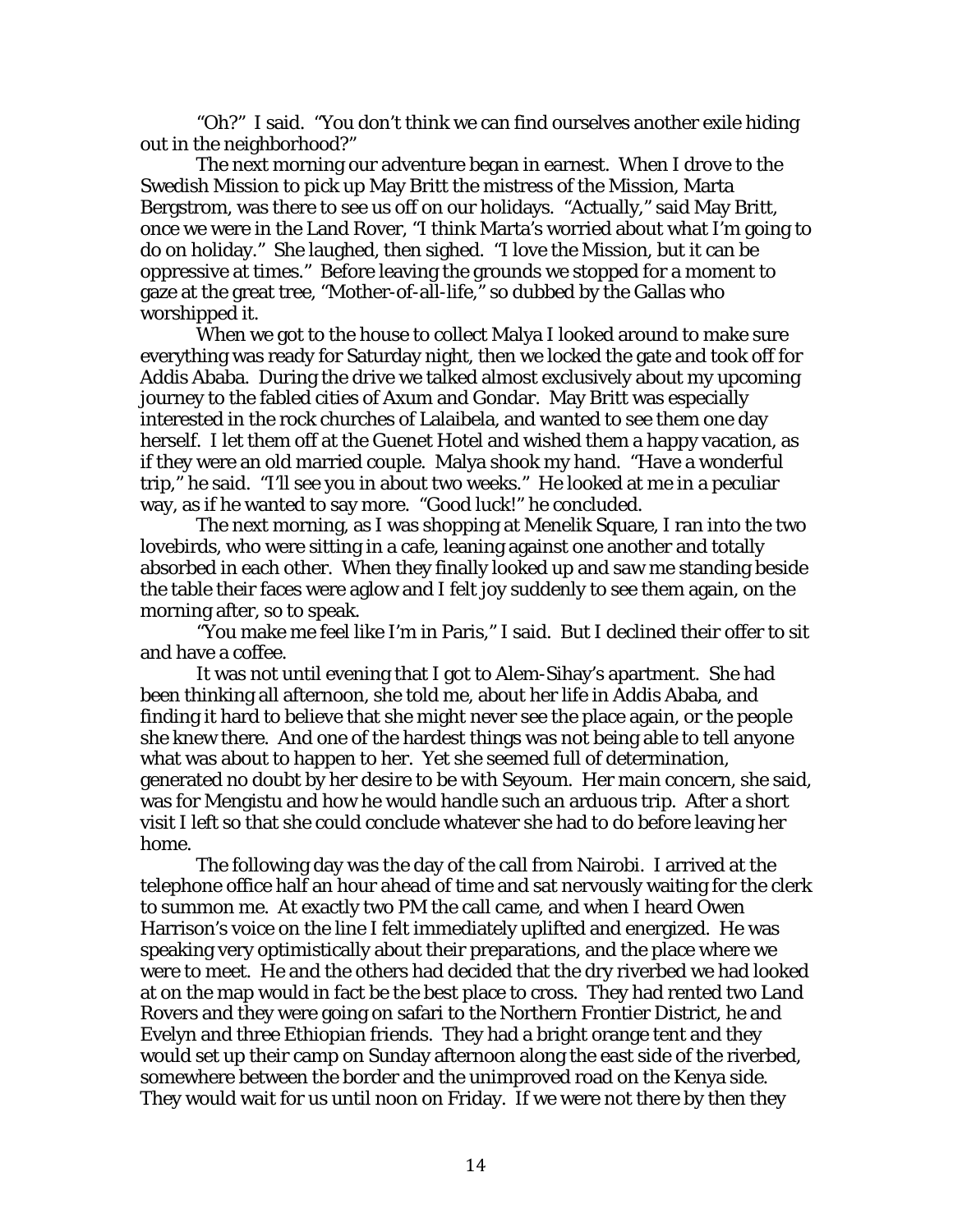would have to leave. We should keep looking for the orange tent on our left as we walked south. For now they were staying at the Equator Inn just outside Nairobi. I asked if he knew anything about the terrain where we would meet. No, he said, but he knew it was bush country and we would be more likely to see wild animals than people. I asked him to bring a couple of jerry cans of gas, just in case.

 Leaving the telephone office I realized that yes it was actually happening, that the next day we would be off on our journey of unknowns. As much as possible, without giving anything away, I had been inquiring about roads in southern Ethiopia, and I had learned a few things about the main roads but very little about the vehicle tracks we would have to use for the last part of the trip.

 I didn't go to Alem-Sihay's apartment until late Saturday evening. She had seen her mother and sister earlier and found it very difficult not to tell them what she was about to do. She had given them a sealed envelope and told them to hide it and not read it unless something happened to her.

 At ten o'clock we left the apartment building, looking around for police spies as we did. She carried Mengistu in her arms, and I carried her bag. As we left the capital and started across the Rift Valley Alem-Sihay remained quiet.

 "It feels so strange to leave everything behind," she remarked eventually, "to begin a new life, not even knowing, really, if it will happen."

"You <u>will</u> have a new life. And someday you'll come back to Ethiopia."

 A couple of hours later, as we neared Assella, I mentioned that she would soon be with Seyouom.

 "It's all I can think about," she replied. I began to savor the image of the three of them together.

 It was the first hour of Sunday when we arrived in Assella. The town was dark and quiet, and as soon as we neared the house I turned off the headlights and crept up to the gate. Once inside the compound we got out of the vehicle and unlocked the door. I didn't want to light any lanterns, however there was some moonlight coming in through the windows, and I had a good flashlight.

"When will Seyoum come?" Alem-Sihay wanted to know.

"We agreed on two. He has a watch and I expect he'll be on time."

 I began finding things and loading them into the Land Rover. There were two benches along the sides in the back, and I had decided to put the ten jerry cans of gas on one of the benches, along with two jerry cans of fresh water, securing them all with a rope under the handles. There would not be a lot of room, but we all understood it was not to be a luxury tour.

 As I was putting things into the rear of the vehicle I heard a sound at the gate, and when I looked up there in the moonlight stood Seyoum.

"I heard your motor, so I came."

 "They're inside," I told him. "I'll stay out here so you can be alone for a while."

 Seyoum entered the house and a few seconds later I heard their cries and exclamations. They spoke in Amharic but the emotion in their voices made it easy to imagine what they were saying. This, I thought, should be the final scene of the drama, not the beginning of Act III. At least they were together now. That much had been accomplished.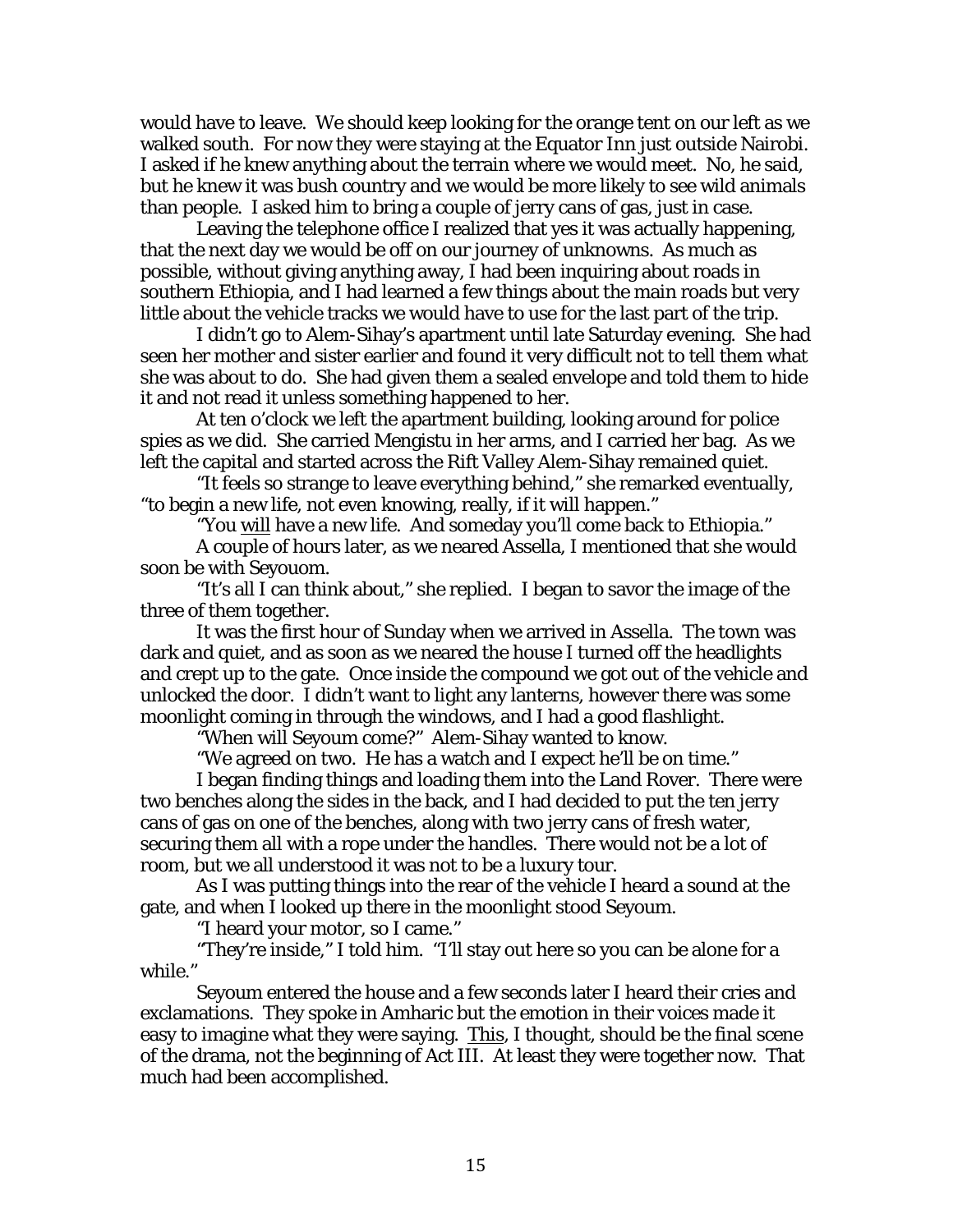The leaves of the eucalyptus trees and false bananas glistened in the moonlight, which also provided a view of the shed where Demissie and Tessema slept sometimes, and the covered stall next to it where we kept Balambaras. Would I be seeing this place again in two weeks?

 After a while Seyoum came out and told me they were ready to go whenever I was. They would want to be together, so I had piled some things on the passenger seat to make more space in the back. Knowing it would be a long and bumpy trip, I had thrown some blankets and cushions in the rear. When the three of them climbed in Mengistu was crying a little and Alem-Sihay was doing her best to soothe him. I had bought a few small toys and some hard candy for Mengistu to have during the trip, and these I now handed to his mother.

 Once we were out of the compound and on the road Seyoum began to talk about Bellehu. "I hope they won't be too hard on him." I left a message telling him I was going for a walk and might not be back until late today. So maybe he won't try to call his superior until Monday sometime. That's what I hope."

 "Surely they can't blame him for your disappearance," I said. "You weren't on a chain."

 The road to Shashemani was good and it was possible to drive fairly fast on it. At night, however, there was considerable risk of animals on the road, or crossing the road, and I didn't want our flight to freedom aborted by a collision with a four hundred pound warthog. So I drove cautiously, aware that here we all were, on our way, and we could ill afford to let anything go wrong. At the same time, I knew that we had many miles to go, that we would be traveling on unknown roads in unknown territory, that the last hundred miles would be very slow going and that we had to reach our rendezvous before Friday noon.

 We encountered only one vehicle and no animals until we had almost reached Shashemani, when we had to stop for a minute to let a large aardvark cross the road. At Shashemani we turned onto a highway going south. The sun was coming up, and I hoped that when it went down we would be off the main roads. At Wendo we turned southeast onto a secondary road. Seyoum and Alem-Sihay remained in the back. They had a lot to talk about. Mengistu proved to be a good traveler, and appeared in fact to be enjoying himself, perhaps because he was with his father again. My sense of responsibility for this family grew by the mile, and I felt as alert and concentrated on the task as I possibly could be.

 All went well on this part of the trip, and we reached Negele just before sundown. None of us, excepting Mengistu, had slept, so we decided to camp for the night near the town. There was a filling station in Negele, and while Seyoum and Alem-Sihay set up camp I drove back to get gas. Dr. Bergstrom had told me that his Land Rover did not get good mileage on the crude tracks he used in Arrussi Province, the same kind of tracks we would be driving on. I had used quite a lot of gas already, and this was the last chance to get some, so it was a risk we had to take. When I returned they had set up the tent. Mosquitoes were out, and drove us inside the tent, which was protected with netting. A lantern provided illumination for our meal. I poured some tej into three tin cups and offered a toast.

"To your reunion."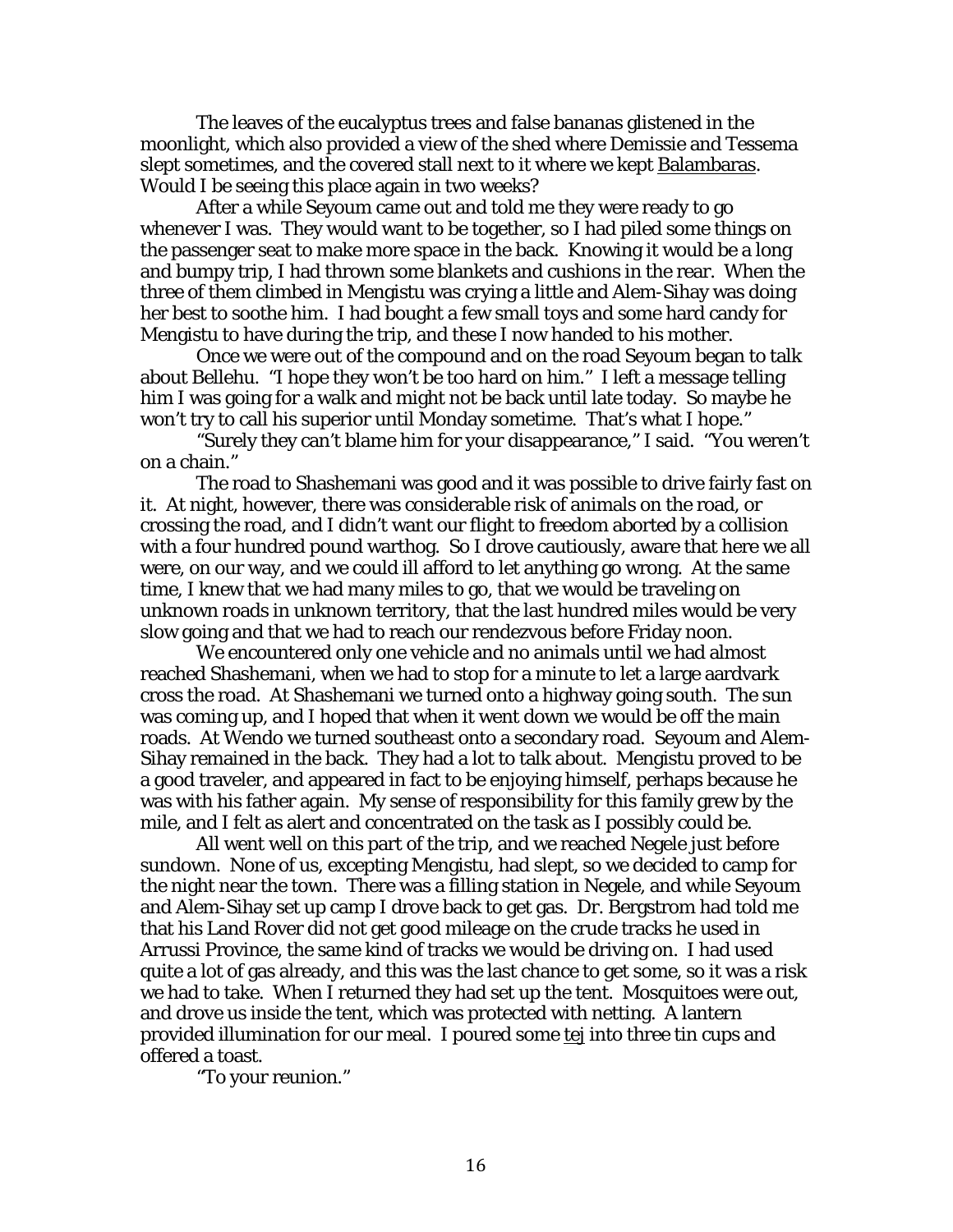Alem-Sihay showed me the St. Christopher medal her sister had given her. "I never told her a thing, but she knew somehow I was going on a journey."

 Seyoum brought up the subject that had at one time consumed me with curiosity. "Do you remember the note you wrote with your dinner invitation some months ago? The one with the quote of Petrarca? Let's see. . . ."

 "I practice no art," I interjected, "except to love utterly, to trust utterly, to hide nothing, to feign nothing, and, in a word to pour out everything into my friend's ear just as it comes from heart."

 "Yes, that's it. And then you asked if I could do that. I told you then I was unable. It seemed to me that such forthrightness was a luxury for artists only. It made me bitter to realize I had been so conditioned. Now, though, I'm ready to tell you just what happened. I owe you a lot more than the truth. Girmanie Neway and I were childhood friends, and we had remained close over the years. When he was..."

 "Wait! Wait! I interrupted. "It's true that at one time I wanted very much to know all of it. Since then I've learned things from various people about the coup, and more importantly I have gotten to know you. And knowing you has answered my questions. Whatever happened, I'm sure you had no part in the killing. And I know you had always insisted on a bloodless revolution. In any case, I no longer need to hear the story."

"Thank you," said Seyoum after a few moments. "It is hard to talk about." Then he looked at me and grinned. "You know, I find it quite delicious being rescued by an anarchist."

 "Anarchist or not," I replied, "I expect you to become president or prime minister or whatever of Ethiopia some day.  $\dots$  and then you can name a room in the palace after me."

 Seyoum grunted, then laughed. "This is beginning to sound like an opera. Actually, I may be getting out of politics."

 "Don't you think Seyoum would make a great teacher?" asked Alem-Sihay hopefully.

"First rate," I concurred.

 "My father was a teacher," Seyoum said, "both before and after he joined the clergy." Seyoum paused. "But he also died to free his country." Seyoum paused again. "Do you understand?"

 "I believe so," I answered. "You'll have decisions to make, but I believe in you and that you will make the right ones." I wasn't sure if it was a good idea to talk about a rosy future, but I wanted to feel it, I wanted to feel in my bones that everything would turn out well.

 We had decided to start at sunrise. That would give us time for a good sleep. I left the tent to spend the night in the Land Rover, giving my friends their first chance in more than two years to sleep together.

 We woke up just as it was beginning to get light, and as quickly as possible broke down our camp and took off on what promised to be a day of hard driving, and who knew what else? We traveled south over various kinds of terrain, sometimes at a fair speed, often at a slow speed. In the early afternoon we had to cross a shallow but wide river on a bridge made of rocks dropped into the water so as to construct a kind of raised roadway. I hated to think what these sharp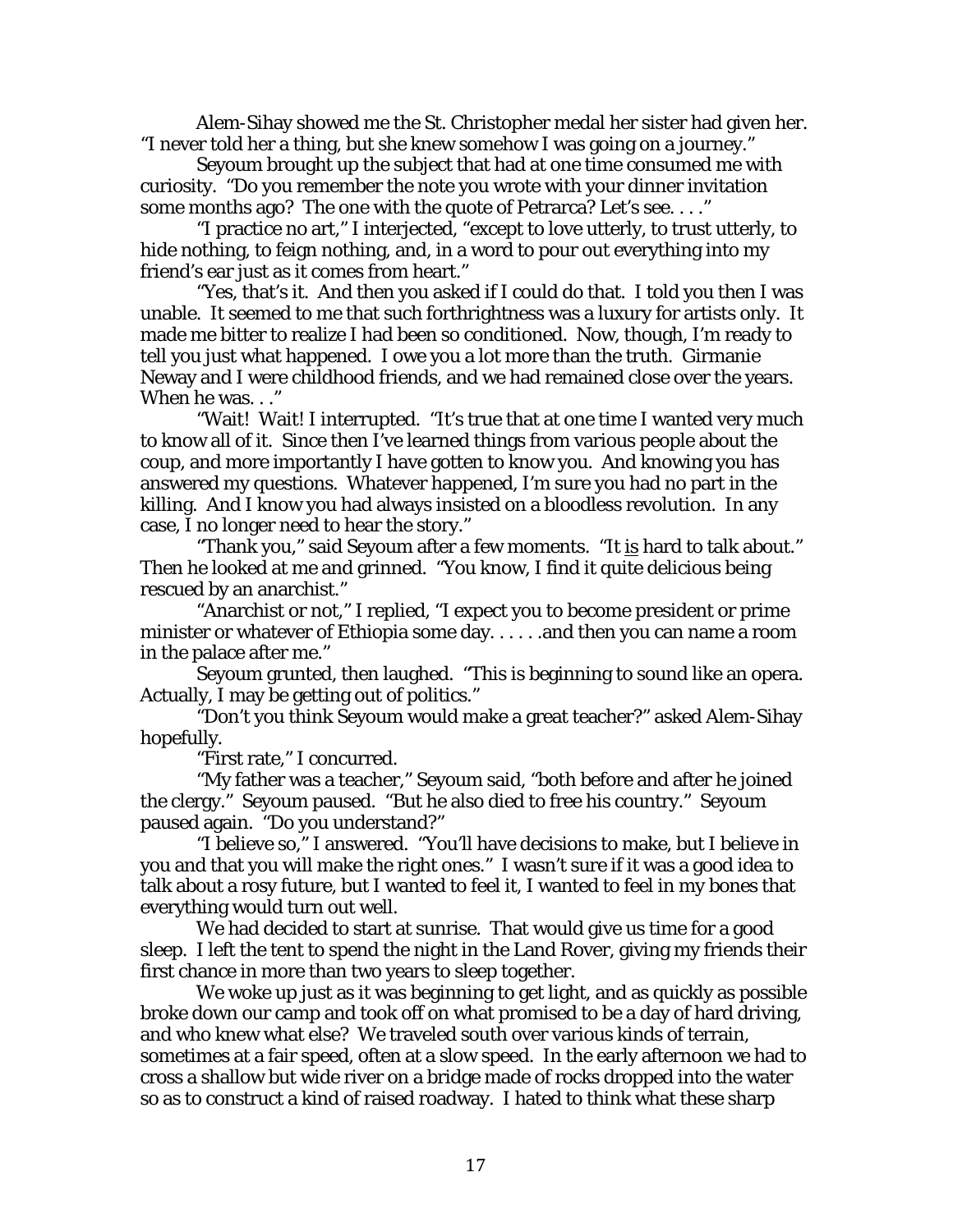rocks were doing to my tires. I had brought two spares, but would that be enough? Late in the day just after passing the turnoff to Dembeldoro, we saw a gerenuk grazing an acacia tree. This animal, also called a giraffe gazelle, reminded me of the gazelle-like creatures I had seen in depictions of the Garden of Eden, and for a moment it seemed ridiculous to keep driving, since we were in paradise.

 It was essential that we not miss the turnoff to start the last leg of our trip, so we stopped before dark and camped much as we had the previous night. Knowing that the next day would begin the most crucial part of our journey, we retired early hoping to get a good sleep in spite of the heat which had become somewhat oppressive, even at night. We were now only about three degrees above the Equator, and we had dropped quite a lot in elevation.

 As soon as we left our camp site at sunrise I began looking for our turnoff on the left, which I knew would only be a track. When it did come into view after a few miles my heart sank a little. Seyoum was sitting in front for this part of the trip, and informed me that we would be traveling on a very old caravan track.

"We have more than a hundred miles of this to go," I told him.

 "You're not supposed to think about distance when you're on a caravan track," he replied.

 "What about time?" I asked, thinking that on a road like this our days remaining did not seem so very many. At least we should be safe now from roadblocks.

 There were serious ruts and eroded places where we had to move at a crawl. After a few miles we were forced to stop and use our shovels to fill in a hole running across the path. A short distance later we had our first mishap. Two kudus bounded out of the bush directly in front of us, and I had to brake on a sandy patch of the track. The Land Rover slid off the road rear end down in the ditch. Alem-Sihay let out a little scream as we jolted to a stop. Mengistu had bumped his head and he was howling, but Alem-Sihay assured us it was not bad. Fortunately the winch on the front end was within striking distance of a tree across the way, and we let the engine pull us back onto the path.

 We pushed on, grinding and lurching over this peculiar road in the heat of the day. I had brought a bunch of bananas, and although the windows were all open we were moving so slowly now, and the bananas had become so ripe, their aroma was constantly present, and I knew that in the future whenever I smelled a banana it would remind me of this episode in my life.

 As we crossed a few miles of savannah spotted with acacia trees we saw a lone reticulated giraffe munching away in the branches. Mensistu was brought up front where he could see better. I wondered how much of all this, if any, he would remember.

 A short distance later we encountered a camel caravan and had to pull over to let them pass. The bells and gourds and pots hanging from the sides of the camels made an exotic noise as they brushed against the Land Rover. After they had passed and we were on the way again I mentioned to Seyoum that we had traveled almost the entire length, and now we were traversing the width, of Sidamo Province where the seeds of the revolution had been sewn.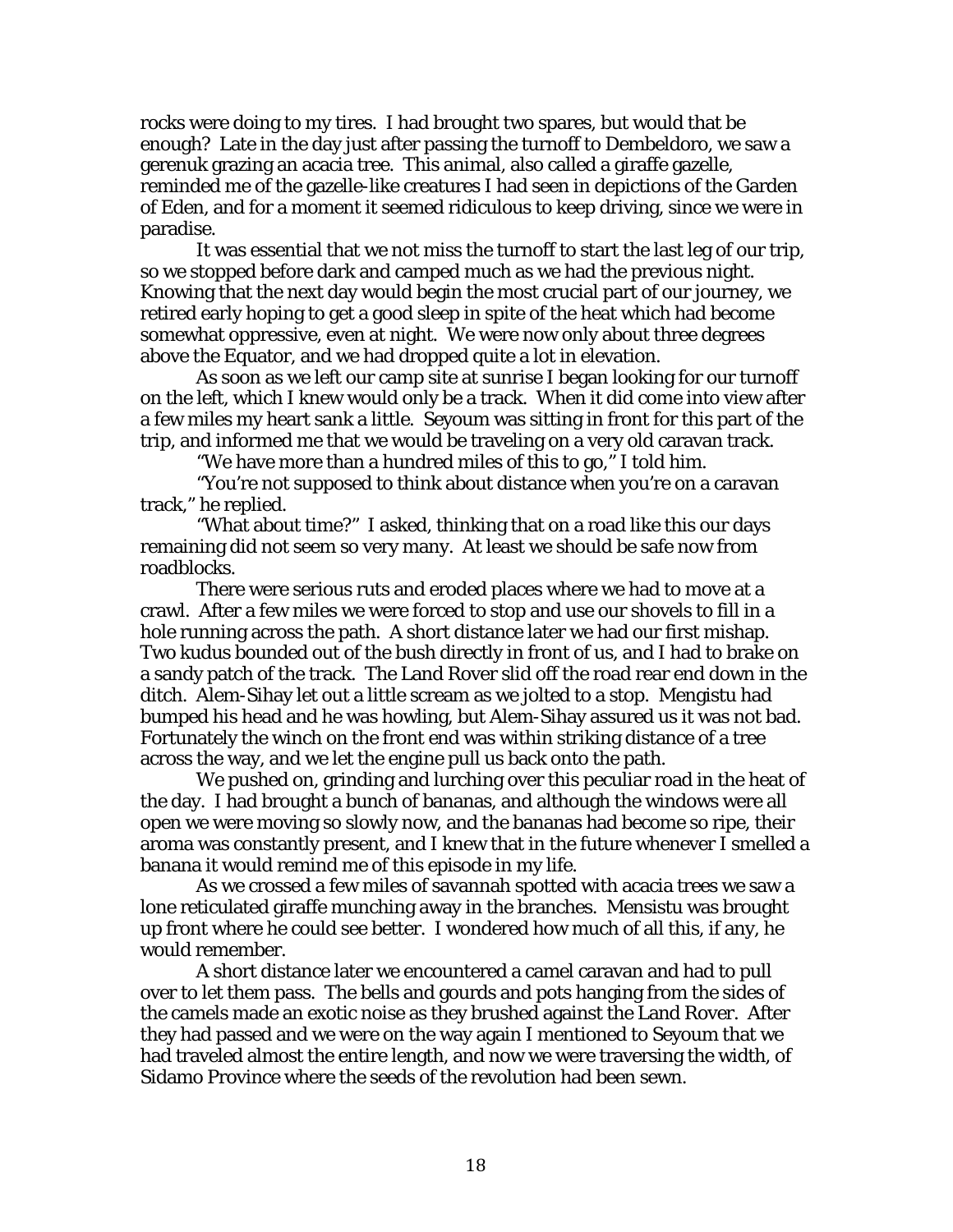"Life is full of irony," said Seyoum. "There's probably a design to it all, if only we could see it."

 In the late afternoon a coffee truck came growling towards us, and I had to back up a ways to pull off. By night fall we had gone an undetermined distance. The mileage meter said sixty miles, but most of that had been up and down, so I knew it was considerably less.

 While having our meal, we spoke about how all of this had come to seem fated by the gods who had planted us across the street from each other in Assella for the purpose of this adventure.

 "It's what I was saying earlier," Seyoum observed. "About hidden designs in our lives."

 "Seyoum's father believed in a destiny determined by faith and will," Alem-Sihay said. "Ironically Seyoum, the modern man, sees the hand of the ancient gods in everything." She smiled and kissed her husband tenderly on the cheek.

 We started early again and had only traveled a couple of miles when we came around a clump of trees and discovered a lion standing just ahead of us in the middle of the track. She was aware of our presence, no doubt long before we were aware of hers, but she seemed to take no notice of us, to the extent that eventually she yawned and lay down in the dirt. Our hearts sank a bit as we all silently speculated on how long we would have to wait for her majesty to finish her nap. Mengistu climbed into the front to get a look at his first lion. Just as I was about to risk blowing the horn she got up and started walking casually down the path away from us. We waited until she was out of sight before we proceeded, and we never saw her again.

 A hundred miles on a caravan track in the African outback can be a long way. The constant bumping and swaying, the heat, and the anxiety caused by the unknowns ahead, even if you are not worried about the police, will take their toll. Twice we had to stop to repair the road. I knew that sometime during the afternoon we should reach a village called Comodo, and not many miles after that the river bed we would be using as a road to Kenya.

 About mid-afternoon our second, and more serious, accident occurred. I was going very slowly over a stretch of the track that was slightly raised and appeared to be hard-packed when suddenly the dirt gave way, and without even a chance to react we were head first down in the gully. It had seemed to happen very slowly and there was no jolt as before, although our situation this time was much worse. The winch was buried in the dirt, and anyway there was no anchor for the cable. We looked at each other in dismay.

 After examining everything we concluded that our only chance was to get help. The ground was too hard to dig our way out, and there was no room for people to push from the front. We would have to be pulled back onto the road with a rope or cable attached to the rear axle.

 The prospect of help was not very good. We had encountered only one vehicle. In any case, there was nothing we could do but wait and hope. Just before sunset a camel caravan going west came along, and I asked Seyoum if he thought they might help us. He replied that nomads were not much inclined to help people like ourselves, nor would it do to try to pull the Land Rover out of its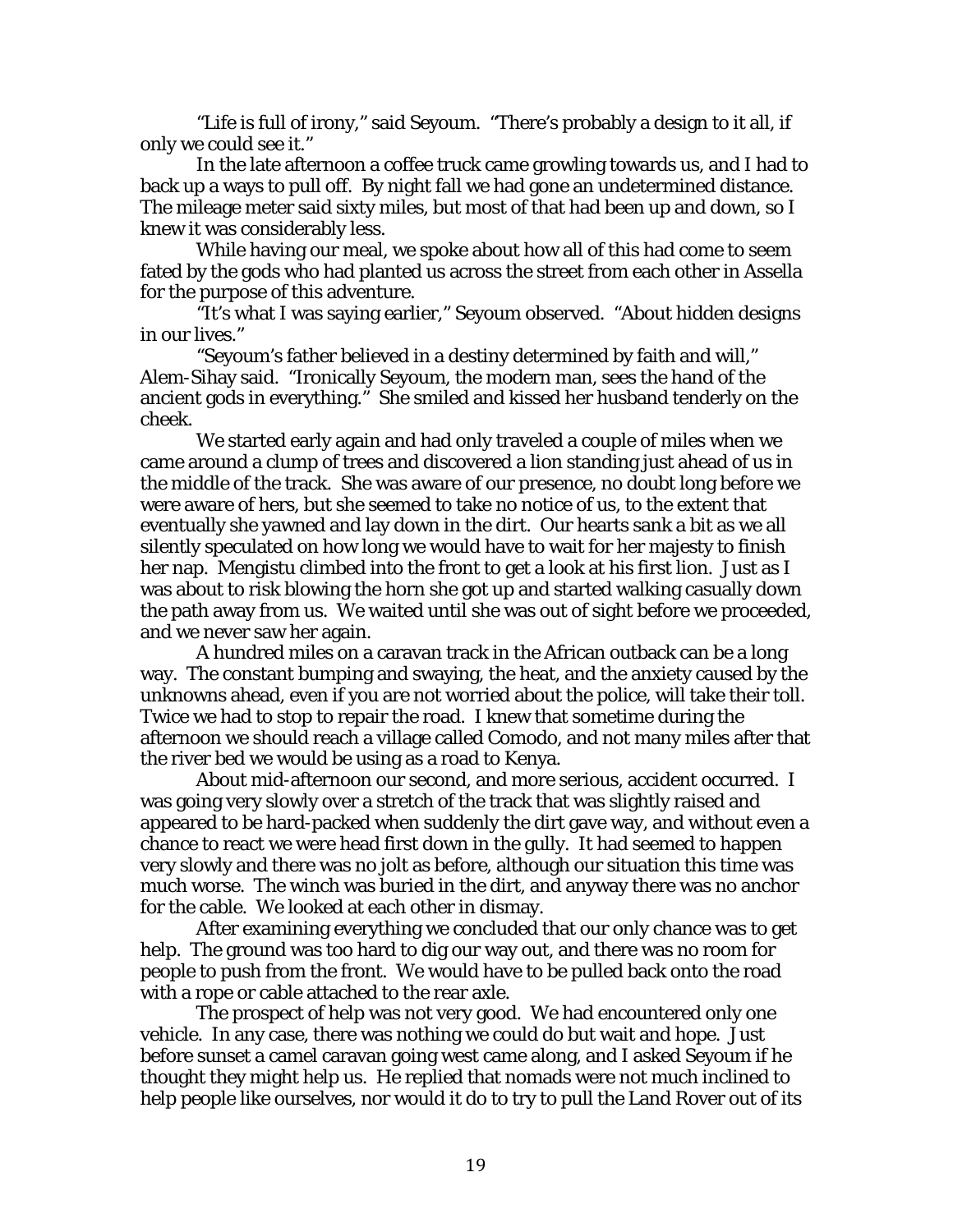predicament with camels. The animals were not temperamentally suited to such work. As the caravan passed, the nomads looked at us without expression.

 Our dinner that evening was quiet. There wasn't much to be happy about. "Well," I finally said, "if this voyage is meant to succeed then something good will happen tomorrow. I don't know what else to say." I felt heartsick about what had happened. The thought of failing now was tearing me apart.

 We were all up before sunrise, anticipating a nerve-wracking day. Our best hope was a coffee truck, probably coming from the east. Each hour we sat by the track waiting for help seemed like a day. All morning we waited, but saw nothing except a few gazelles and some wildebeests. As noon came I couldn't help remarking to myself that we had exactly one day to get to our destination. I didn't want to think about what Seyoum and Alem-Sihay must be feeling. They would be the ones to suffer most if our luck didn't change soon.

 The hours dragged on. Not even a caravan. Then, about mid-afternoon we heard a motor and looked up to see a Land Rover approaching from the west. My first reaction was one of jubilation. Then it occurred to me that it might be the police looking for us. It seemed each of was thinking the same thing because we all stood speechless and frozen, a group of statues watching our salvation or our doom approach. When the Land Rover reached us it stopped and four men got out. The driver and one other were Ethiopians, but the other two looked European. My spirits lifted, thinking it was unlikely there would be Europeans in the Ethiopian police. Soon we learned that the two Europeans were French naturalists, and one of the Ethiopians was also a naturalist, cooperating with the French on a survey of animal populations and migrations in southern Ethiopia along the Kenya border. Seyoum spoke to them in French and told them, from what I could understand, that we were teachers from Addis Ababa on safari to view animals, and that we were supposed to meet some friends tomorrow morning up the road a ways. They could of course see the difficulty we were in. They too had a front-end winch, and after we had hooked the cable to the rear axle everyone stood or hung on the back end of the naturalists' vehicle for traction, and inch by inch my Land Rover made its way backwards up onto the path.

 After we had thanked them they said they were going to put up camp, and invited us to have dinner with them. Seyoum explained that we would have to leave very soon or else we would miss our friends. They asked us about the animals we had seen, and expressed a particular interest in the reticulated giraffe, which was fairly rare in the area where we had seen it.

 We said our goodbyes and started out again for the river. We only had about three hours of daylight left, and we had not yet come to Comodo. We were all haggard and worried and aware that the hardest part was yet to come. "Think of it this way," I said. "The miracle did happen and we were rescued. We may be pressed for time, but fate is still with us."

 We discussed the pros and cons of driving at night. Here was where the unknowns came into play. How long would the walk across the border take? Would we be able to drive on the river bed? It was almost sundown when we arrived in the small village of Comodo, and I kept on driving as fast as I safely could, knowing that after dark this road was extremely treacherous.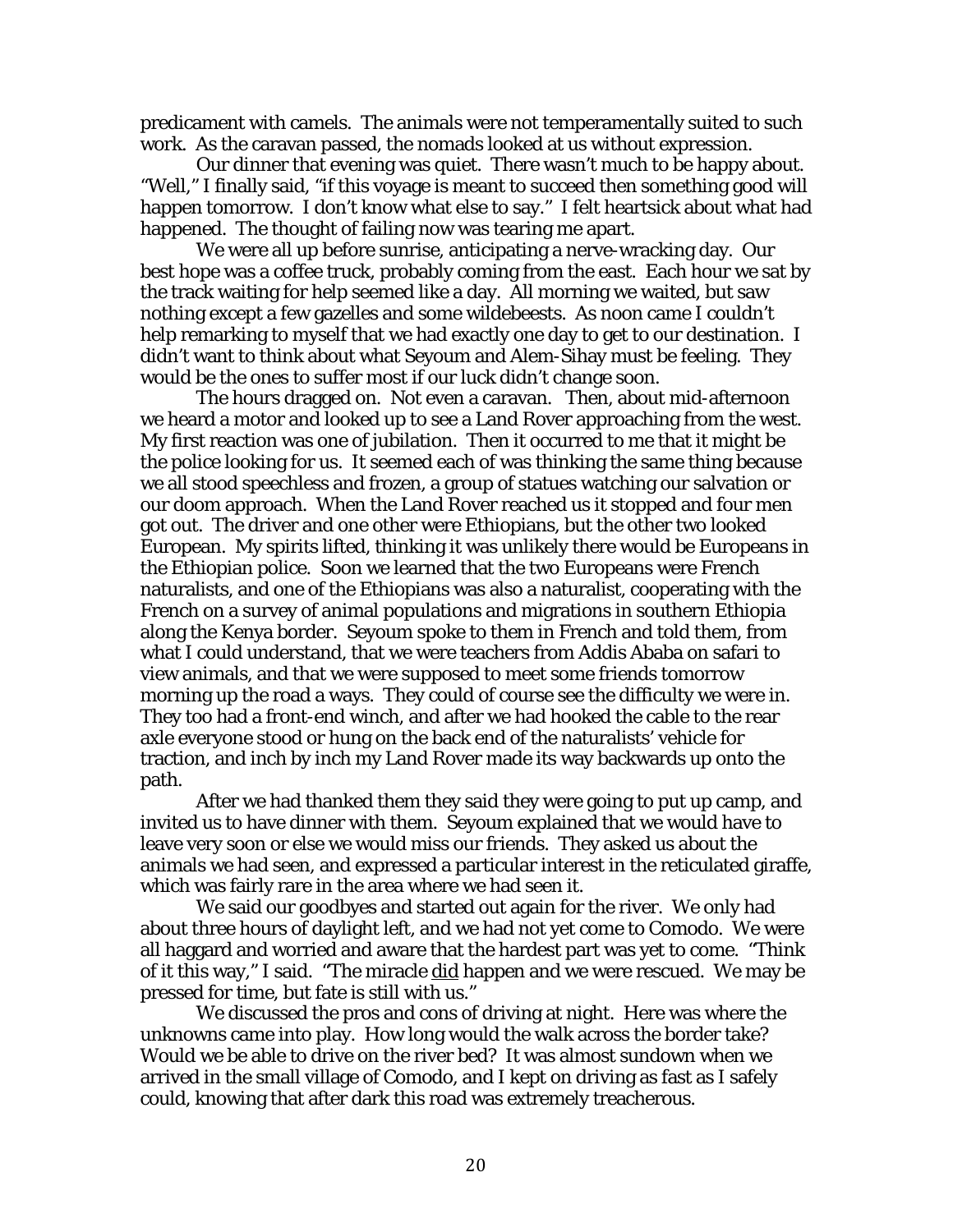"I don't think you should drive on this track at night," said Seyoum. "It's bad enough in the daytime."

 "The problem," I answered, "is that we don't really know how far it is to the river, and we don't know how long the walk will take, and we have to be there by noon tomorrow."

 After darkness fell I continued driving for a ways, until I realized the wisdom of Seyoum's objections. "I have to agree," I said. "This road can't be driven at night, we'll have to continue at sunrise."

 Once again we camped and had a meal, all of us feeling some combination of hope, fear and frustration.

 "We can't be far away," I said optimistically. "And we can probably drive on the river bed."

 I slept very little and when I climbed out of the Land Rover just before sunrise the others were already up. Only Mengistu had gotten a good night's sleep. While in the darkness we quietly had our breakfast of bananas and pepperoni, we listened to the sounds of the animals in the bush around us and understood that we were now sailors on a sea filled with wild creatures. At the first sign of light we began driving.

 If my attention had been focused before, it was wonderfully focused now. While I tried to examine every rock and shadow in the track without losing speed, Seyoum kept an eye out for animals. After an hour of driving we encountered an eroded place and had to stop. The only remedy was to fill in the trench. Alem-Sihay and Mengistu got out and helped us find things to throw into the space that needed to be filled. Rocks and pieces of wood were scarce, and the earth was too hard for digging, so, aware that we had no time to lose, we began to throw in our cushions and blankets; and then, seeing that we needed more, the tent and three empty jerry cans were added to the pile. After the Land Rover had managed to grind its way over the filled-in abyss in compound low we quickly retrieved some of our things and continued bumping and swaying on down the track. I had begun to feel a touch of panic setting in. It was looking doubtful that we could get to our rendezvous by noon. The track seemed endless and the same in its consistently erratic way, and I began to feel lost on a road to nowhere.

 About ten o'clock we finally arrived at the river, which was dry, as expected, and looked to be suitable for driving on. Very soon, though, we encountered soft spots and large rocks, and decided it was time to abandon the vehicle and continue on foot. After winching the Land Rover into the bush we unloaded what we were going to carry. I had a backpack I had purchased in Switzerland before coming to Africa, and into this I loaded Alem-Sihay's bag, two canteens of water and some food. Seyoum had his duffel, which contained the two rare books among the other things. He and I each carried a spear.

 "What exactly did Owen tell you on the telephone?" Seyoum wanted to know.

 "He said they would wait until Friday noon, and then they would have to leave."

"If I know Owen and Evelyn, they'll give us more time."

"I hope you're right," I said. "We'll need it."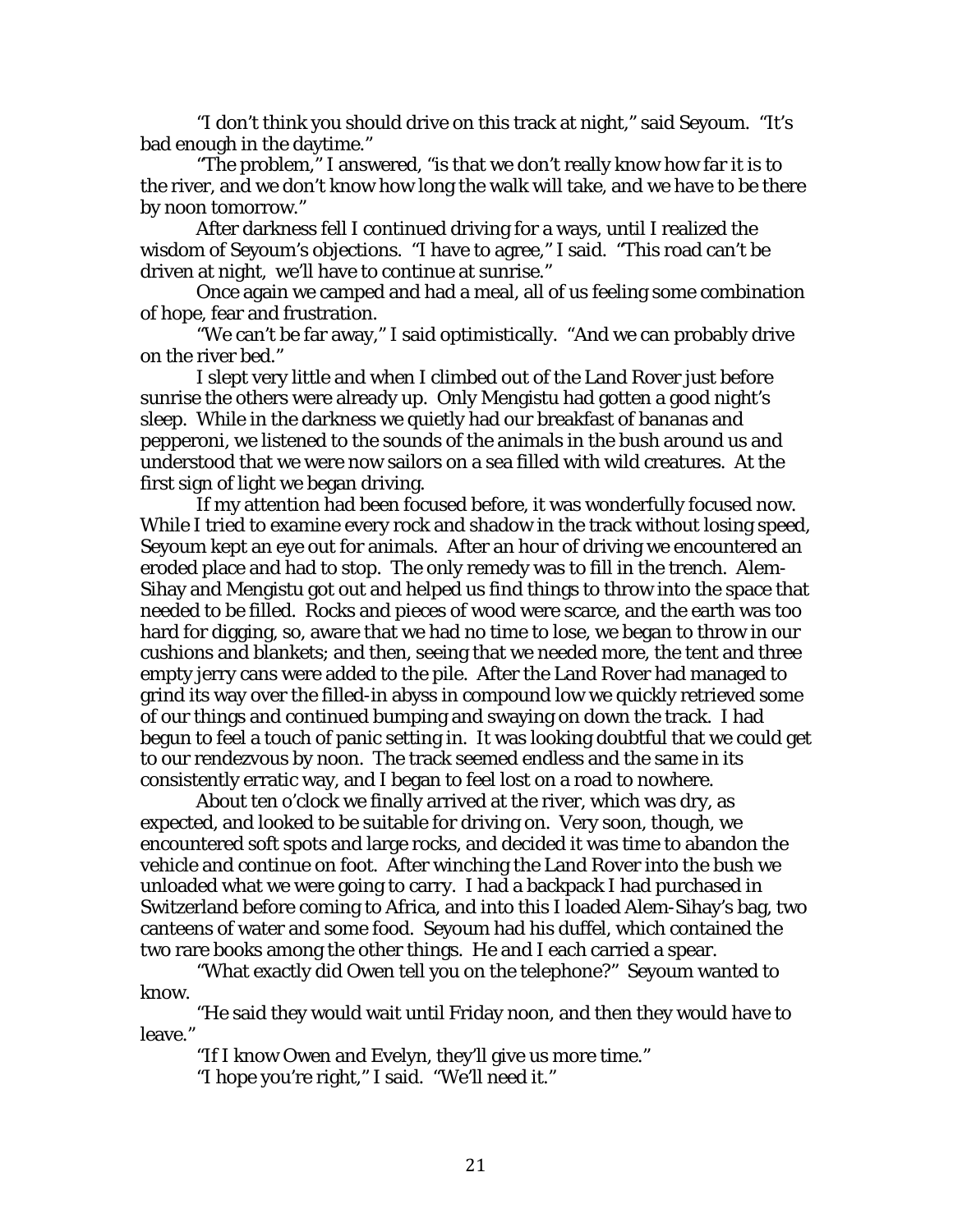When noon came we had only gone about two miles, I estimated. We all knew we had missed the deadline, and once again our fate was out of our hands. All we could do was trudge on bravely. Mengistu was having a hard time now, and Seyoum and Alem-Sihay took turns carrying him. The going was slow and there were difficult places to negotiate. I kept almost expecting a lion to jump out of the bush or a rhino to charge us from the other side of the riverbed. The sun beat down hard on us, and I regretted having forgotten to bring umbrellas. It was a detail I had overlooked.

 In the early afternoon as we came around a bend we spotted a herd of elephants just ahead of us. We crouched down and tried to keep Mengistu still as we watched them sand-bathing and hoped they would soon move along. In spite of our situation, everyone became fascinated with their gentle antics and the way they behaved with each other. They were a happy group of creatures, enjoying nature and each other's company.

 "We have something to learn from the elephants, I think," Seyoum observed.

"And they have nothing to learn from us," I added.

 We watched them for about twenty minutes before I brought up the option of going into the bush and circling around the herd.

 "Walking that far through the bush would take a long time," said Seyoum. "We should wait a while."

 As we sat watching, Mengistu asking endless questions, the elephants, having finished their baths, started off in what seemed to be a prearranged line of order, and lumbered up the riverbank into the foliage. We could move again.

 The heat was debilitating now, but all we could do was keep walking. We didn't know how far we had come or how far we had to go to reach the place where our friends would be camped if they hadn't already left, as Owen had said they would have to do. I began wondering what we would do if they weren't there. It was a possibility, even a likelihood, and its prospects were frightening. We all sensed the urgency of our plight, knowing that if they were still at the campsite every moment counted. Yet it was impossible to walk any faster, with Mengistu to handle, and the sandy soil underfoot.

 Around mid-afternoon, when we had walked for five or six hours Alem-Sihay gave me a look of desperation "What will we do?" she questioned, her voice shaking.

"We'll keep walking," Seyoum answered.

"Yes," I concurred. "And we need to conserve water."

 I figured that by now we had crossed the border and we would sooner or later come to the unimproved road in Kenya, not far from the village of Malka Meri. I was fairly certain we had walked nearly the full distance indicated on the map, although since we had not been walking in a straight line it was hard to say. I began to reproach myself bitterly for not giving us more time. Five days I realized, had been too optimistic. Whatever happened, I was prepared to take desperate measure, if necessary, to get my friends to safety. What those measure would be I had no idea.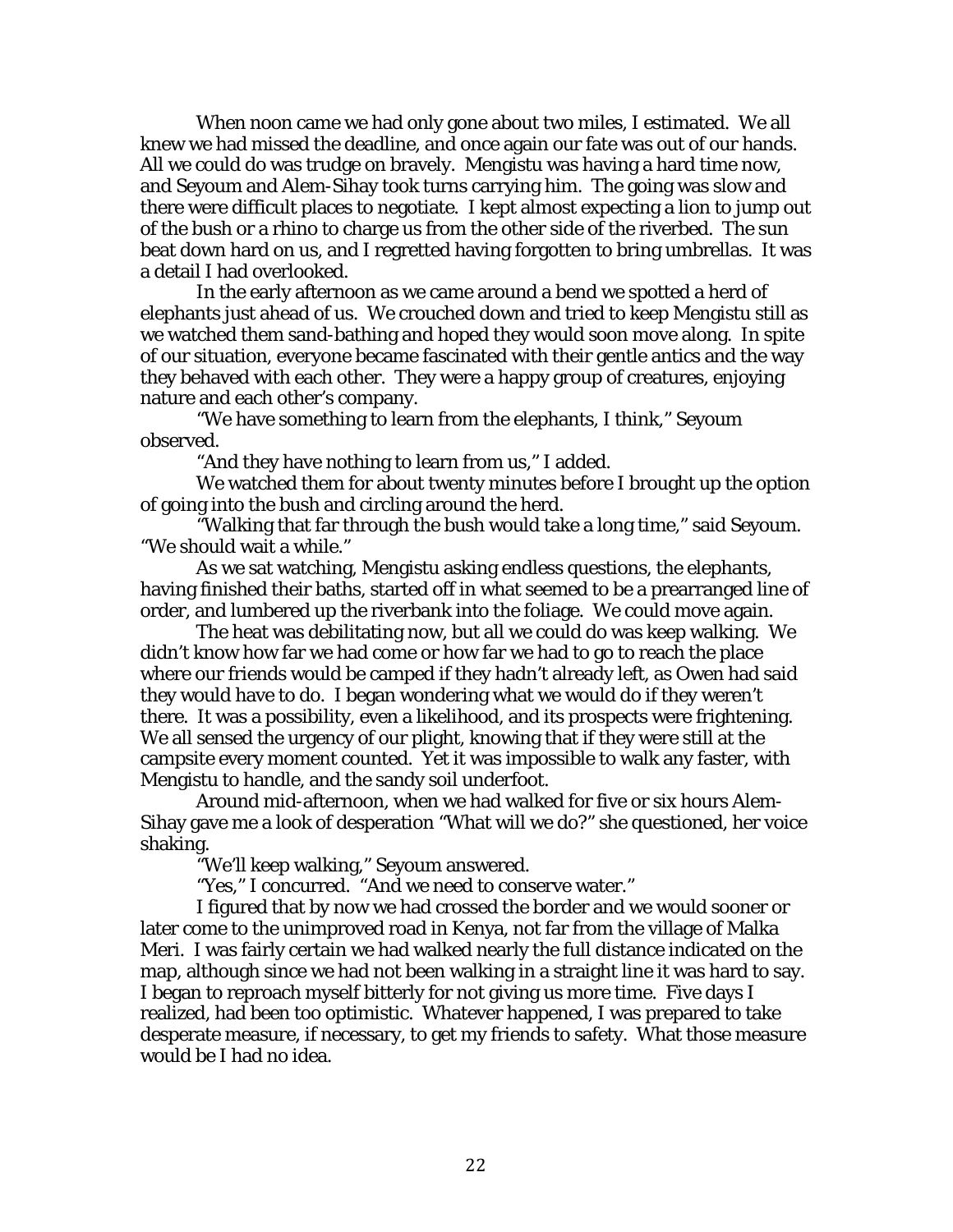We were strung out along the riverbed, Seyoum out in front while I lingered close to Alem-Sihay and Mengistu, who was feeling some ill effects from the ordeal. Then. . . .Seyoum shouted.

"There it is! There it is! The orange tent!"

We all began to run, and in a minute I could see it too. "There it is!" I yelled at the top of my lungs. I looked at Alem-Sihay, and the expression on her face made all the hardships and dangers worthwhile. Very soon we saw two figures near the tent. They shouted and ran down the embankment toward us. Then two more figures appeared. I recognized the tall silhouette of Owen Harrison. Now everyone was shouting and running. When we all came together there on the sand beneath the bright orange tent I couldn't help laughing at the thought that, just as the scent of banana would always remind me of this experience, so would the color orange.

 Besides Owen and Evelyn Harrison there were two Ethiopians, old friends, Alemayhu Astaw and Worku Habte-Mariam. Worku's wife, Almaz, was pregnant and didn't want to climb down the embankment but she stood on the edge of it and waved at us. Everyone hugged everyone, and I said, "I knew the gods were still with us."

 "They told us at noon to stay another day," said Evelyn, who looked happy for the first time since I had met her.

 A little later, sitting by the orange tent, we discussed some kind of ceremony to commemorate the occasion, and Alemayhu, who had seen us carrying the spears, suggested a ceremony involving our spears. It was decided that I would keep one of the spears and Seyoum and Alem-Sihay would keep the other. I would scratch my initials or something into the shaft of their spear and they would do the same with mine. Worku, who was a poet, would make up a few words and we would have the ceremony before I left. It had been a long day, a day of worry, anxiety and despair, ending in exultation; we were exhausted but filled with a profound sense of relief.

 The next day I remained at the campsite. There was much to talk about, and that was how we spent the day. Among other things, Owen informed me that they had brought three jerry cans of gas for my return trip. I would need assistance getting them back to my vehicle, and everyone except Alem-Sihay and Almaz volunteered. Seyoum was insistent.

 "Do you think," I said, "after what it took to get you here I'm going to walk back across the border with you? Are you crazy?"

 Early the next morning we had our "ceremony of the spears." Worku said a few very poetic words, and Seyoum and I clanked the two spears together. Our leave taking was poignant, and joyful overall, even though we knew we would probably never see each other again. Alem-Sihay held me tightly in her arms for a while. Seyoum said he didn't think Haile Selassie would choose to badger me very much over this. As long as he had no evidence there was little he could do, especially since I was a foreign citizen. I replied that the success of our exploit had given me the strength to get through any interrogations. And I was not going to appear to them a guilty man.

 As Owen, Alemayhu, Worku and I climbed down the riverbank I raised my spear in a farewell salute, and we were off, back to Ethiopia. They had rigged up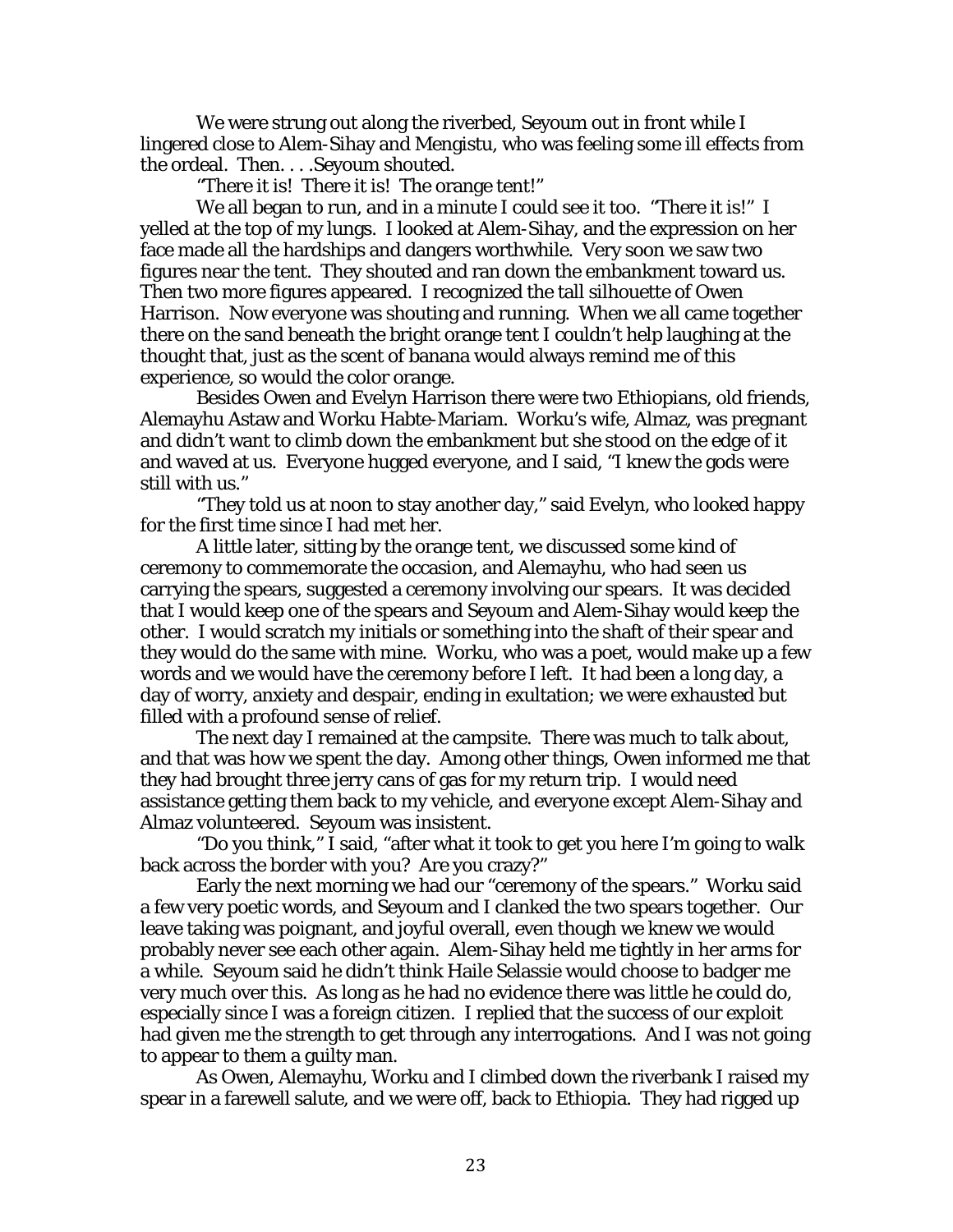a way to carry the jerry cans tied to a pole we could rest on our shoulders, but it would still be another arduous trek.

 I was walking with Worku, who had been a member of the Revolutionary Council, as had Seyouom. "Were you in the palace when the shooting started?" I asked him.

 "Yes," he answered, "Seyoum and I were both there when Girmamie lost his mind and began firing his gun. Seyoum tried to stop him, and Girmamie knocked him to the floor and kept on shooting. Seyoum was devastated. He tried to kill himself. Did you know that? When he saw what Girmamie had done, all those people shot, the screams of the wounded, all the blood, Seyoum picked up a pistol lying on the floor and tried to shoot himself in the head, but the gun was empty."

 Despite my claims to the contrary when Seyoum had offered at last to describe his direct involvement in the coup, I had remained curious. And now I knew. I understood why it was so painful for him to talk about it. His lifelong friend, Girmanie Neway, a good man by all accounts, who wanted to build schools and roads and give land to the poor of Sidamo, had snapped when it became apparent that the coup was failing. What a nightmare it must have been for Seyoum. Now, at least, he would have a chance to start a new life and make a contribution to the world.

 "Well," I said to Worku, "the coup may have failed, but you started a revolution. Because of what you did change has become possible. Inevitable, I would say."

 In the early afternoon we reached the tire tracks in the sand near where my Land Rover was hiding, and they helped me get it down from the trees into the river bed. Before starting off Owen had a few words for me.

 "I hope you know how everyone feels about what you've done. As you're aware, it's not over for you. I'd go back the same way you came, and if you get to Shashemani without being stopped you should be all right."

"They will question me," I said, "but I'll stick to my story and they won't be able to prove otherwise. It's like the sign in The Globe pub in London. . .do you know the place? The sign says: THOSE WHO HAVE TRAVELED IN EXOTIC LANDS MAY TELL STORIES WITHOUT FEAR OF CONTRADICTION."

 They laughed, and Owen said that yes he had seen this sign in The Globe. I shook hands with each of them, and began my return trip.

 There was no particular need to hurry. I had plenty of food and water and enough gas to get to Negele. So I took my time, and felt the exhilaration and wonder of being alone in the African bush. Not being a camel, my Land Rover had endured so many jolts I feared it would collapse at any moment into a heap of metal. It held together, though, all the way to Negele where the roads north became smoother.

 Six days after leaving my friends I was back in Assella, having been gone for over two weeks. Tessema and Demissie were both at the house and bowed while looking at me in a rather strange way. Malya was also there, and came out to greet me. I sent Demissie, who understood English fairly well, to the market so Malya and I could talk. After I had told him about our journey and its ultimate success he told me about his interview with Haile Selassie's police.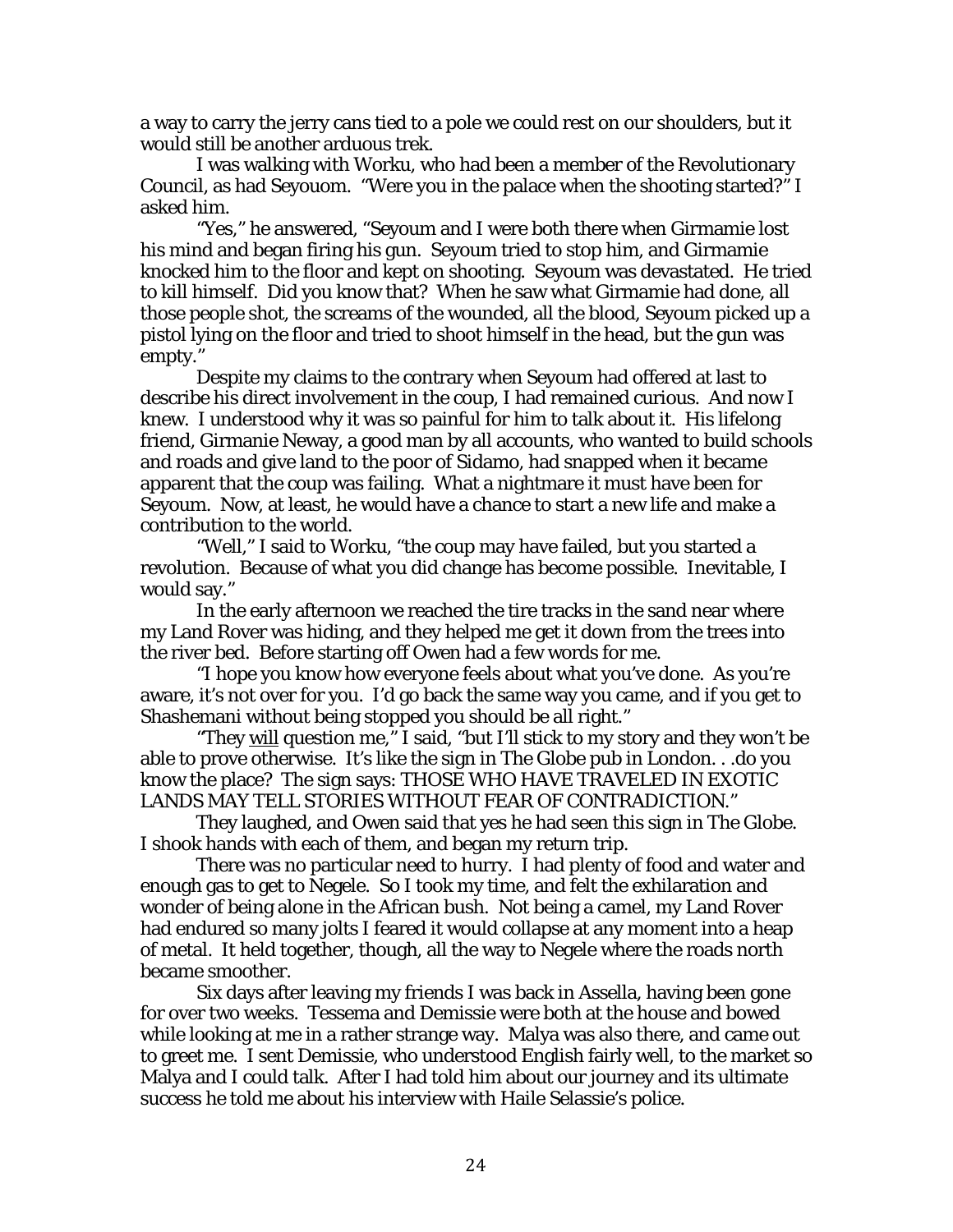"They were here when we got back a few days ago. May didn't know anything and I stuck to the story. They asked a lot of questions about you. You're supposed to see Ato Amdi right away." When I asked him if they knew anything Malya replied that they had told him nothing.

 The next morning I walked to school and went into the office of Ato Amdi Selassie Gienberi, the principal. We bowed to each other, then he informed me that some men from Addis Ababa wanted to talk to me, and that I should come back at two. I pretended to be upset and worried about Seyoum. Everyone knew we were friends.

 "Do they have any idea what happened to him?" I asked in as innocent and sincere a voice as I could muster. Ato Amdi replied that they had not told him anything except that Seyoum's wife was also missing from Addis Ababa. It was probable they had questioned Demissie. He was of course at the house much of the time and may have noticed things. I didn't believe, however, that even if Demissie knew anything or suspected anything that he would give his suspicions to the police. Demissie had always regarded Seyoum with awe, partly no doubt because Seyoum's father was a great hero to the people of the country. . .people like Demissie.

 When I returned in the afternoon two men in suits were waiting for me in Ato Amdi's office. We all bowed, as is the custom, and then they began asking their questions. I had anticipated most of them. At one point I told them I thought Seyoum had been despondent and maybe depressed lately. I knew they must have read Seyoum's note to Bellhu. They asked me to describe my trip to Axum and Gondar, which I did. That and camping at Lake Abaya. I had just learned, upon my return, of Seyoum's disappearance. He was a friend, and whatever had happened to him I hoped he was all right.

"How long have you known Seyoum Sebat's wife?" asked one of the men.

"I've never met his wife," I replied.

"You were seen going into her apartment."

 This I emphatically denied. It was possible but not likely. Finally the investigators told me they wanted to see my Land Rover. We drove to the house and they began looking through the vehicle. I had foreseen this and removed any evidence. But I had left the spear, the one Seyoum had inscribed, and when one of the policemen picked it up and began to read the symbols a shudder went through me. The man seemed to be confused, however, by what he was looking at, and gave it up.

 The investigation eventually fizzled out, and I was allowed to keep my job teaching English at Ras Dargay School in the capital of Arrussi Province, although I was the subject of town gossip for a while. When the new school year began, my  $11<sup>th</sup>$  grade students of the year before became my  $12<sup>th</sup>$  grade students. They had all heard the rumors, and on the first day of class one of them stood up and said, very politely, "Excuse me, sir, but would you please tell us what happened to Seyoum Sebat?" If my student suspected the rumors were true he must have known I would be forced to lie. I decided that they were all probably just curious to see my reaction when the question was asked.

 "Wherever he is, I hope he's happy," I said. Then I told them I would have no more to say on the subject.